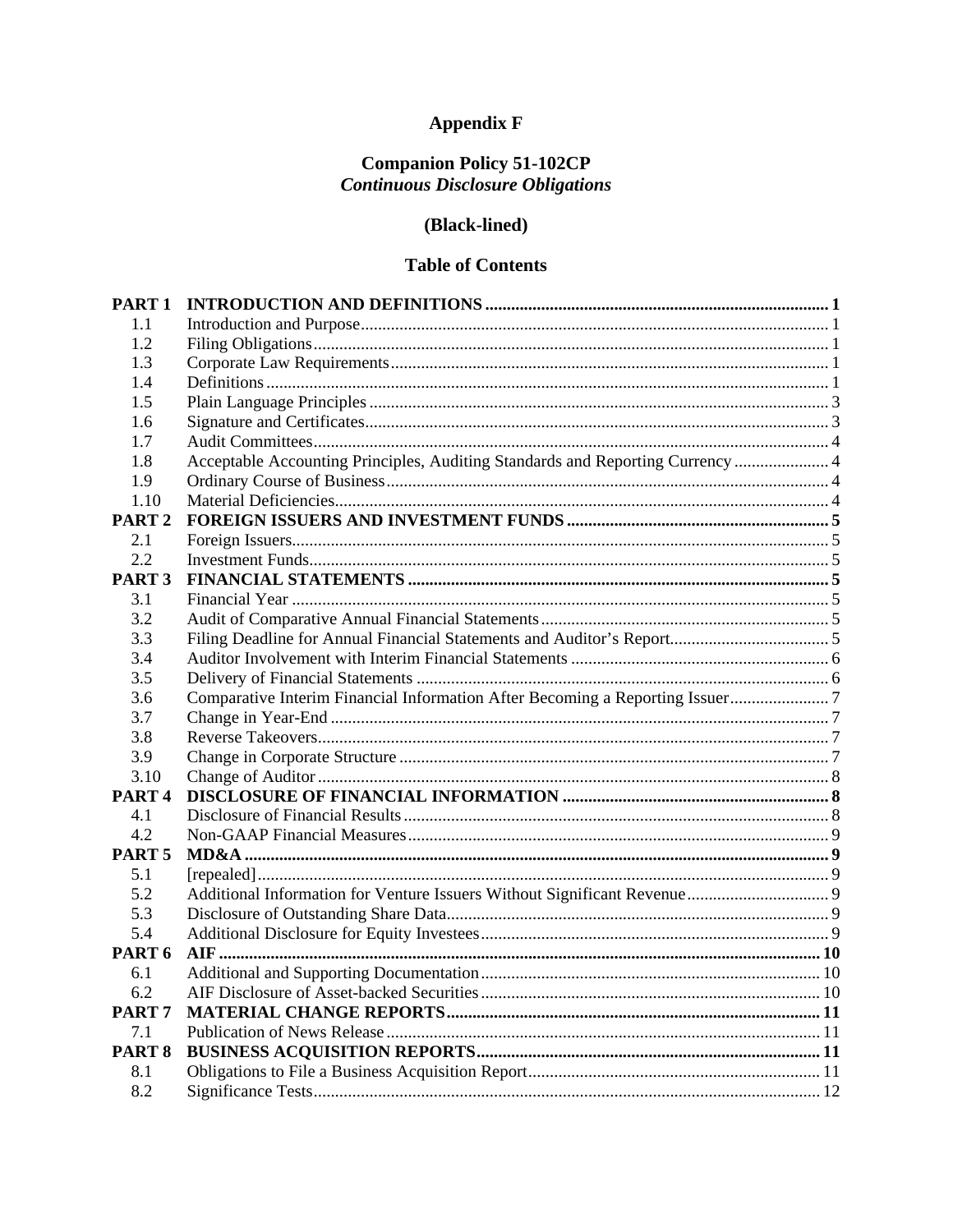| 8.3                 |                                                                                |  |
|---------------------|--------------------------------------------------------------------------------|--|
| 8.4                 |                                                                                |  |
| 8.5                 |                                                                                |  |
| 8.6                 |                                                                                |  |
| 8.7                 | Preparation of Pro Forma Financial Statements Giving Effect to Significant     |  |
|                     |                                                                                |  |
| 8.8                 | Relief from the Requirement to Audit Operating Statements of an Oil and Gas    |  |
|                     |                                                                                |  |
| 8.9                 | Exemptions From Requirement for Financial Statements in a Business Acquisition |  |
|                     |                                                                                |  |
| 8.10                | Audits and Auditor Review of Financial Statements of an Acquired Business  19  |  |
| PART <sub>9</sub>   |                                                                                |  |
| 9.1                 |                                                                                |  |
|                     |                                                                                |  |
| 10.1                |                                                                                |  |
|                     |                                                                                |  |
| 11.1                |                                                                                |  |
| 11.2                |                                                                                |  |
|                     |                                                                                |  |
| 12.1                |                                                                                |  |
| 12.2                |                                                                                |  |
| 12.3                |                                                                                |  |
|                     |                                                                                |  |
| 13.1                |                                                                                |  |
|                     |                                                                                |  |
| <b>APPENDIX A.,</b> |                                                                                |  |
|                     | EXAMPLES OF FILING REQUIREMENTS FOR CHANGES IN THE YEAR END  25                |  |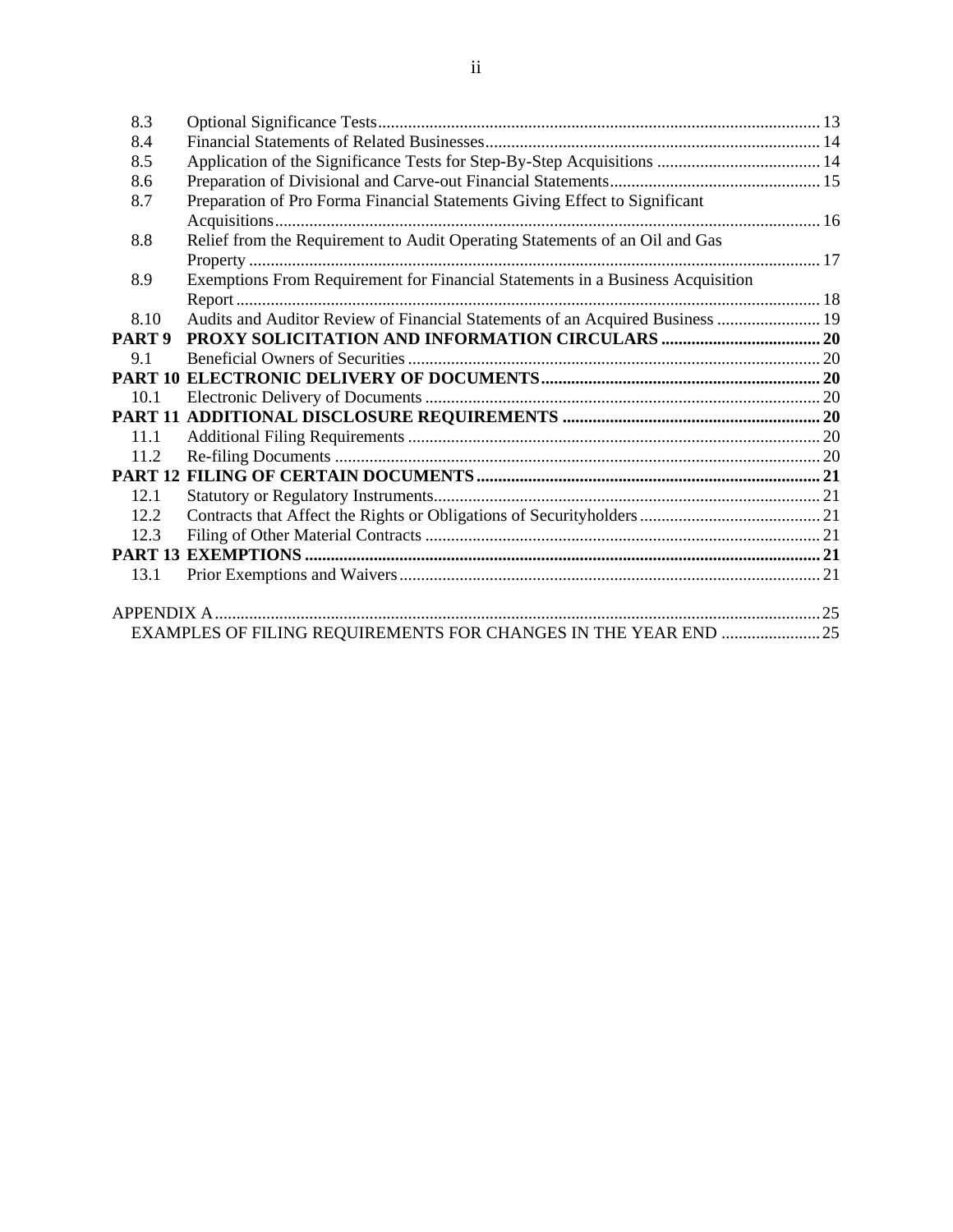# **Companion Policy 51-102CP**  *Continuous Disclosure Obligations*

# **PART 1 INTRODUCTION AND DEFINITIONS**

#### **1.1 Introduction and Purpose**

- (1) National Instrument 51-102 *Continuous Disclosure Obligations* (the "Instrument") sets out disclosure requirements for all issuers, other than investment funds, that are reporting issuers in one or more jurisdictions in Canada.
- (2) The purpose of this Companion Policy (the "Policy") is to help you understand how the provincial and territorial regulatory authorities interpret or apply certain provisions of the Instrument. This Policy includes explanations, discussion and examples of various parts of the Instrument.

#### **1.2 Filing Obligations**

- (1) Reporting issuers must file continuous disclosure documents under the Instrument only in the local jurisdictions in which they are a reporting issuer.
- (2) In some circumstances, the Instrument permits an issuer to satisfy a filing requirement by filing a different document instead. If an issuer is relying on one of these sections, the issuer must file the substitute document in the appropriate filing category and type on SEDAR. For example, an exchangeable share issuer relying on section 13.3(2) that must file a copy of its parent issuer's annual financial statements, must file those financial statements under the exchangeable share issuer's SEDAR profile in the "Annual Financial Statement" filing type.

#### **1.3 Corporate Law Requirements**

Reporting issuers are reminded that they may be subject to requirements of corporate law that address matters similar to those addressed by the Instrument, and which may impose additional or more onerous requirements. For example, applicable corporate law may require the delivery of annual financial statements to shareholders or may require the board of directors to approve interim financial statements.

#### **1.4 Definitions**

(1) **General** – Many of the terms for which the Instrument or Forms prescribed by the Instrument provide definitions are defined somewhat differently in the applicable securities legislation of several local jurisdictions. A term used in the Instrument and defined in the securities statute of a local jurisdiction has the meaning given to it in the statute unless: (a) the definition in that statute is restricted to a specific portion of the statute that does not govern continuous disclosure; or (b) the context otherwise requires.

For instance, the terms "form of proxy", "material change", "proxy", "published market", "recognized quotation and trade reporting system" and "solicit" are defined in local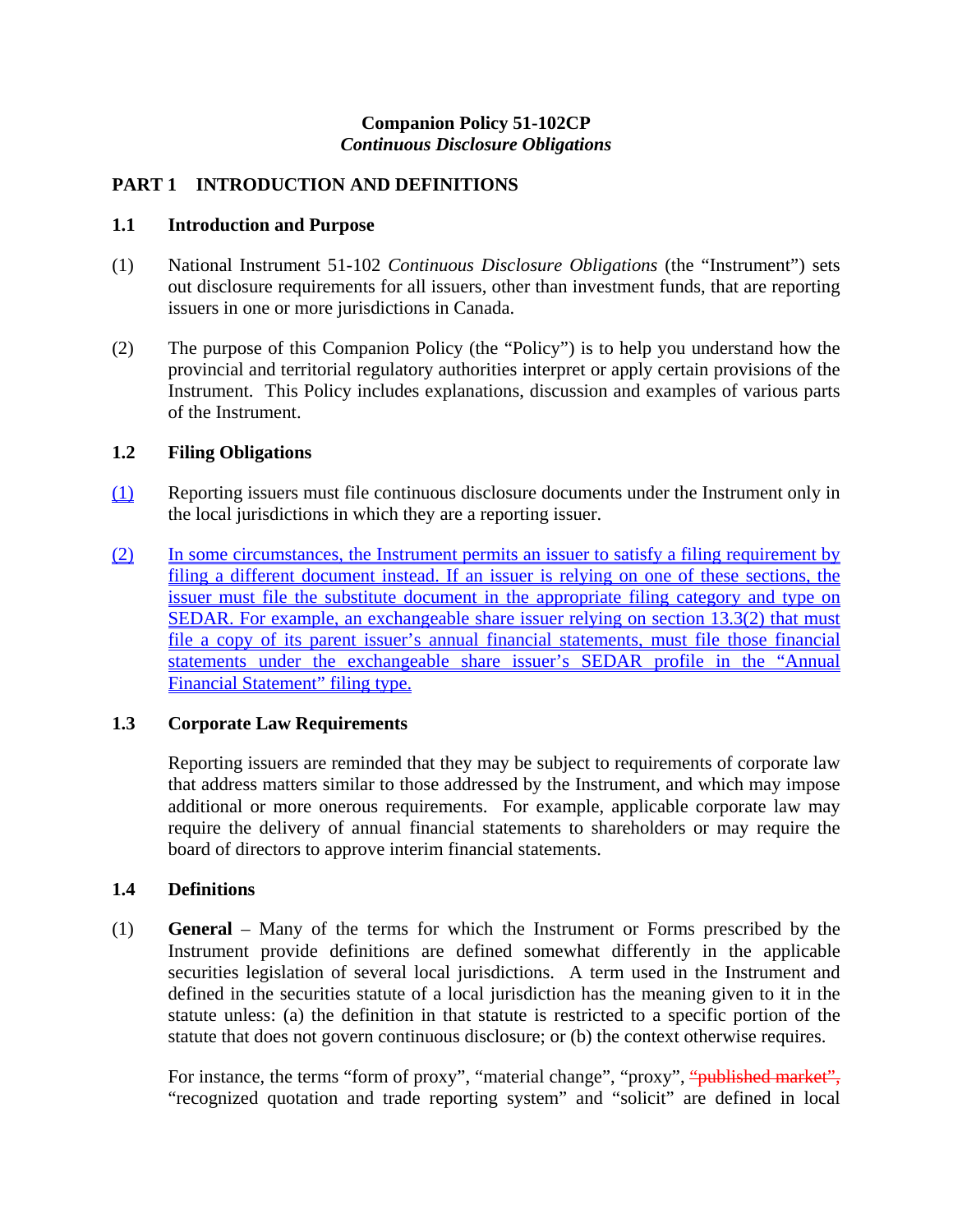securities legislation of most jurisdictions. The provincial and territorial regulatory authorities consider the meanings given to these terms in securities legislation to be substantially similar to the definitions set out in the Instrument.

- (2) **Asset-backed security** Section 1.71.8 of Companion Policy 44-101CP provides guidance for the definitions definition of "asset-backed securities" and "principal obligor".
- (3) **Directors and Executive Officers** Where the Instrument or any of the Forms use the term "directors" or "executive officers", a reporting issuer that is not a corporation must refer to the definitions in securities legislation of "director" and "officer". The definition of "officer" may include any individual acting in a capacity similar to that of an officer of a company. Similarly, the definition of "director" typically includes a person acting in a capacity similar to that of a director of a company. Therefore, non-corporate issuers must determine in light of the particular circumstances which individuals or persons are acting in such capacities for the purposes of complying with the Instrument and the Forms. Further, in considering paragraph  $(f_d)$  of the definition of "executive officer", we would consider an individual that is employed by an entity separate from the reporting issuer, but that performs a policy-making function in respect of the reporting issuer through that separate entity or otherwise, to fit within this definition.
- (4) **Investment Fund** Generally, the definition of "investment fund" would not include a trust or other entity that issues securities which entitle the holder to substantially all of the net cash flows generated by: (i) an underlying business owned by the trust or other entity, or (ii) the income-producing properties owned by the trust or other entity. Examples of trusts or other entities that are not included in the definition are business income trusts, real estate investment trusts and royalty trusts.
- (5) **Reverse Takeover** The definition of reverse takeover is based upon the definition in the Handbook. The Handbook adds further clarification that, although legally the enterprise (the legal parent) that issued the securities is regarded as the parent or continuing enterprise, the enterprise (the legal subsidiary) whose former securityholders now control (as that term is used in the Handbook) the combined enterprise is treated as the acquirer for accounting purposes. As a result, for accounting purposes, the issuing enterprise (the legal parent) is deemed to be a continuation of the acquirer and the acquirer is deemed to have acquired control of the assets and business of the issuing enterprise in consideration for the issue of capital.
- (6) **Restructuring transaction**  A "restructuring transaction" includes a transaction in which a reporting issuer acquires assets, which may include assets that constitute a business, and issues securities resulting in
	- new securityholders being able to elect a majority of the issuer's directors, and
	- a new control person or company, or new control group.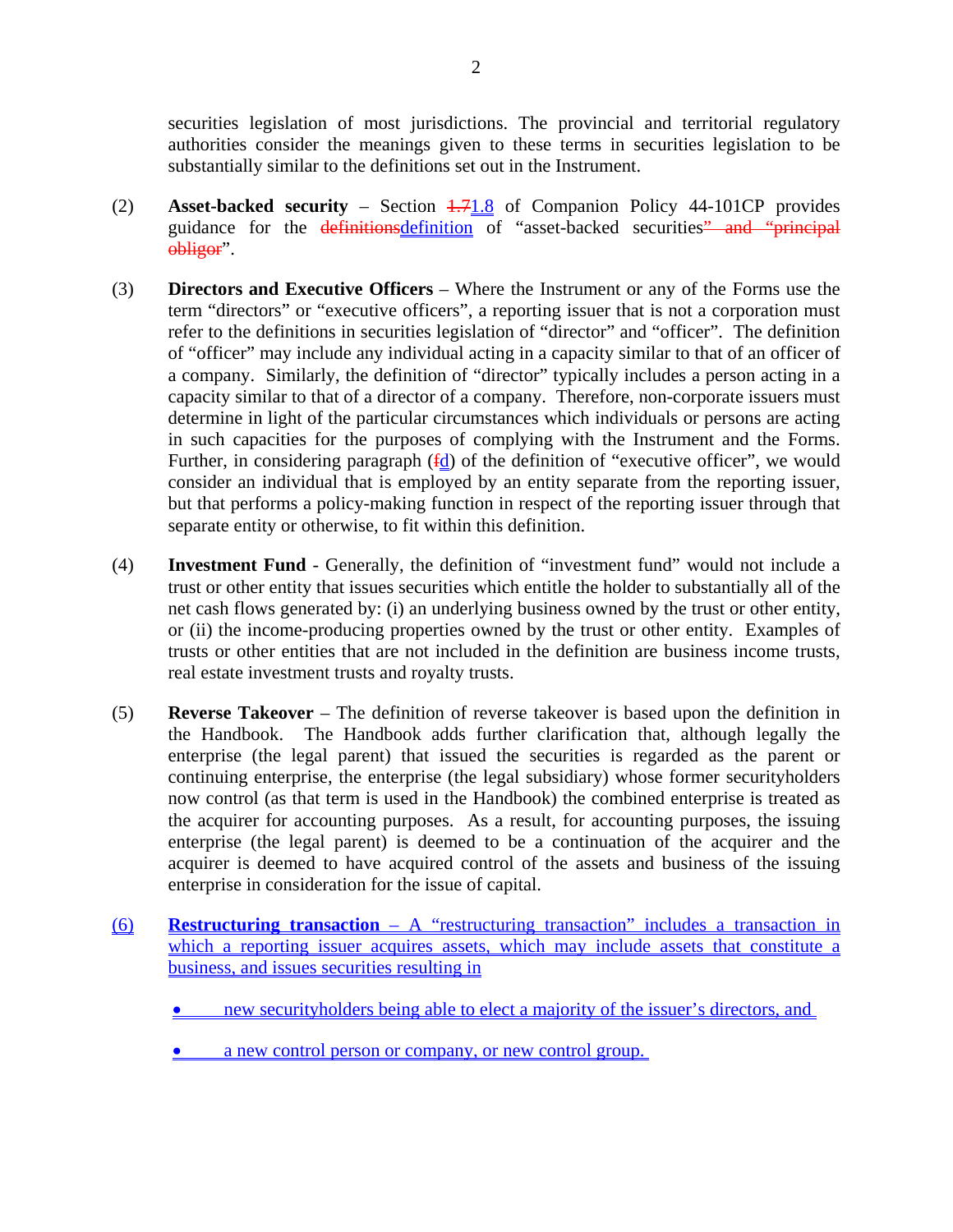The acquisition and issuance may be in a single transaction, or a series of transactions. To be a "series of transactions", the transactions must be related to each other.

The phrase "new securityholders" includes both securityholders who did not hold any of the reporting issuer's securities before the restructuring transaction, and securityholders that held some securities in the reporting issuer before the transaction, but who now, as a result of the transaction, can elect a majority of the issuer's directors.

# **1.5 Plain Language Principles**

We believe that plain language will help investors understand your disclosure so that they can make informed investment decisions. You can achieve this by

- using short sentences
- using definite everyday language
- using the active voice
- avoiding superfluous words
- organizing the document in clear, concise sections, paragraphs and sentences
- avoiding jargon
- using personal pronouns to speak directly to the reader
- avoiding reliance on glossaries and defined terms unless it facilitates understanding of the disclosure
- not relying on boilerplate wording
- avoiding abstract terms by using more concrete terms or examples
- avoiding multiple negatives
- using technical terms only when necessary and explaining those terms
- using charts, tables and examples where it makes disclosure easier to understand.

#### **1.6 Signature and Certificates**

Reporting issuers are not required by the Instrument to sign or certify documents filed under the Instrument. In certain jurisdictions, certification Certification requirements may apply to some documents under Multilateral Instrument 52-109 *Certification of Disclosure in Companies' Annual and Interim Filings*. Whether or not a document is signed or certified, it is an offence under securities legislation to make a false or misleading statement in any required document.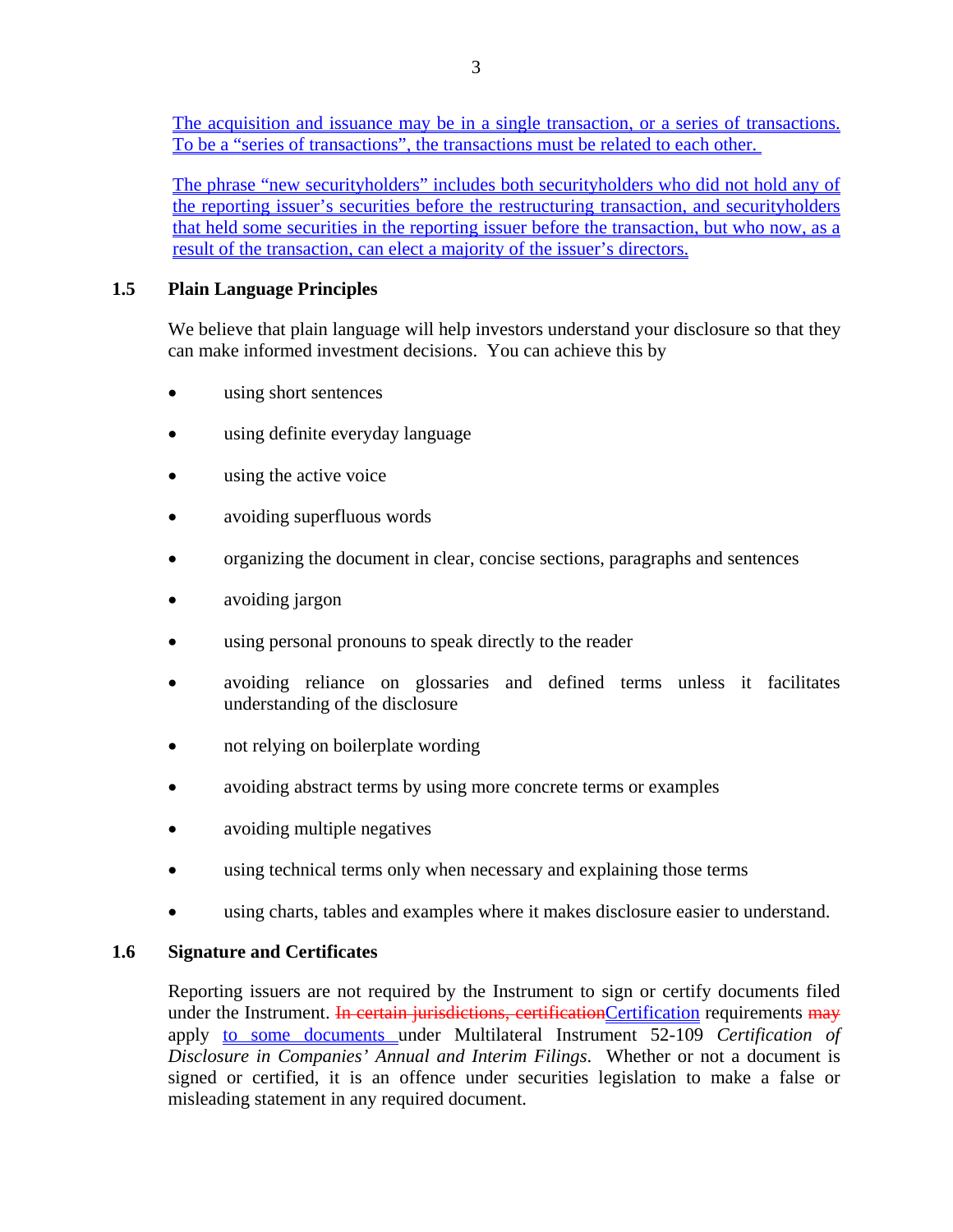# **1.7 Audit Committees**

Reporting issuers are reminded that their audit committees must fulfill their responsibilities set out in other securities legislation. For example, in certain jurisdictions, the responsibilities of audit committees are set out in Multilateral Instrument 52-110 *Audit Committees* or, in British Columbia, BC Instrument 52-509 *Audit Committees*.

# **1.8 Acceptable Accounting Principles, Auditing Standards and Reporting Currency**

An issuer filing any of the following items under the Instrument must comply with National Instrument 52-107 *Acceptable Accounting Principles, Auditing Standards and Reporting Currency* ("NI 52-107"):

- (a) financial statements;
- (b) an operating statement for an oil and gas property as referred to in section 8.10 of the Instrument;
- (c) financial information as to the assets, liabilities and results of operations of a business as referred to in section 8.6 of the Instrument; or
- (d) financial information derived from a credit support issuer's financial statements as referred to in section 13.4 of the Instrument.

NI 52-107 sets out, among other things, when issuers can use accounting principles and auditing standards other than Canadian accounting principles and auditing standards in preparing financial statements.

#### **1.9 Ordinary Course of Business**

Whether a contract has been entered into in the ordinary course of business is a question of fact. It must be considered in the context of the reporting issuer's business and the industry in which it operates.

# **1.10 Material Deficiencies**

After filing a document under the Instrument, a reporting issuer may determine that the document was materially deficient in some respect and, as a result, the filing does not comply with the requirements of the Instrument. In this situation, the reporting issuer would be expected to comply with the Instrument by filing an amended version of the materially deficient document.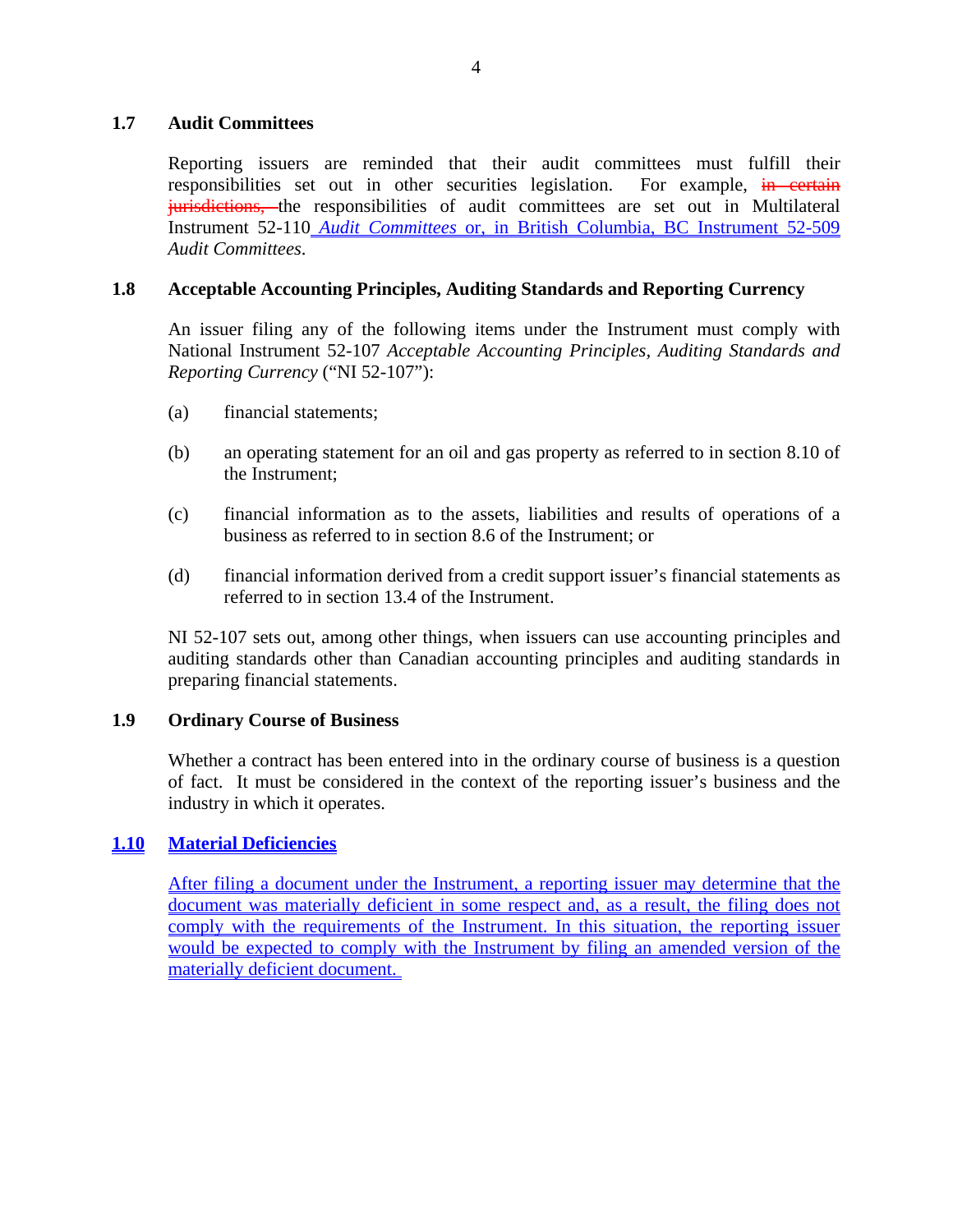#### **PART 2 FOREIGN ISSUERS AND INVESTMENT FUNDS**

#### **2.1 Foreign Issuers**

National Instrument 71-102 *Continuous Disclosure and Other Exemptions Relating to Foreign Issuers* provides relief for foreign reporting issuers from certain continuous disclosure and other obligations, including certain obligations contained in the Instrument.

#### **2.2 Investment Funds**

Section 2.1 of the Instrument states that the Instrument does not apply to an investment fund. Investment funds should look to securities legislation of the local jurisdiction including, when implemented, National Instrument 81-106 *Investment Fund Continuous Disclosure* to find the continuous disclosure requirements applicable to them.

#### **PART 3 FINANCIAL STATEMENTS**

#### **3.1 Length of Financial Year**

- (1) **Length of Financial Year** For the purposes of the Instrument, unless otherwise expressly provided, references to a financial year apply irrespective of the length of that year. The first financial year of a reporting issuer commences on the date of its incorporation or organization and ends at the close of that year.
- (2) **Non-Standard Year –**An issuer with a non-standard year should advise the regulator or securities regulatory authority how it calculates its interim and annual periods before its first financial statements are due under the Instrument.

#### **3.2 Audit of Comparative Annual Financial Statements**

Section 4.1 of the Instrument requires a reporting issuer to file annual financial statements that include comparative information for the immediately preceding financial year and that are accompanied by an auditor's report. audited. The auditor's report must cover both the most recently completed financial year and the comparative period, except if the issuer changed its auditor during the periods presented in the financial statements and the new auditor has not audited the comparative period. In this situation, the auditor's report would normally refer to the former auditor's report on the comparative period and the former auditor's report would not be re-filed. This is consistent with Assurance and Related Services Guideline AuG-8 *Auditor's Report on Comparative Financial Statements* in the Handbook.

#### **3.3 Filing Deadline for Annual Financial Statements and Auditor's Report**

Section 4.2 of the Instrument sets out filing deadlines for annual financial statements. While section 4.2 of the Instrument does not address the auditor's report date, reporting issuers are encouraged to file their annual financial statements as soon as practicable after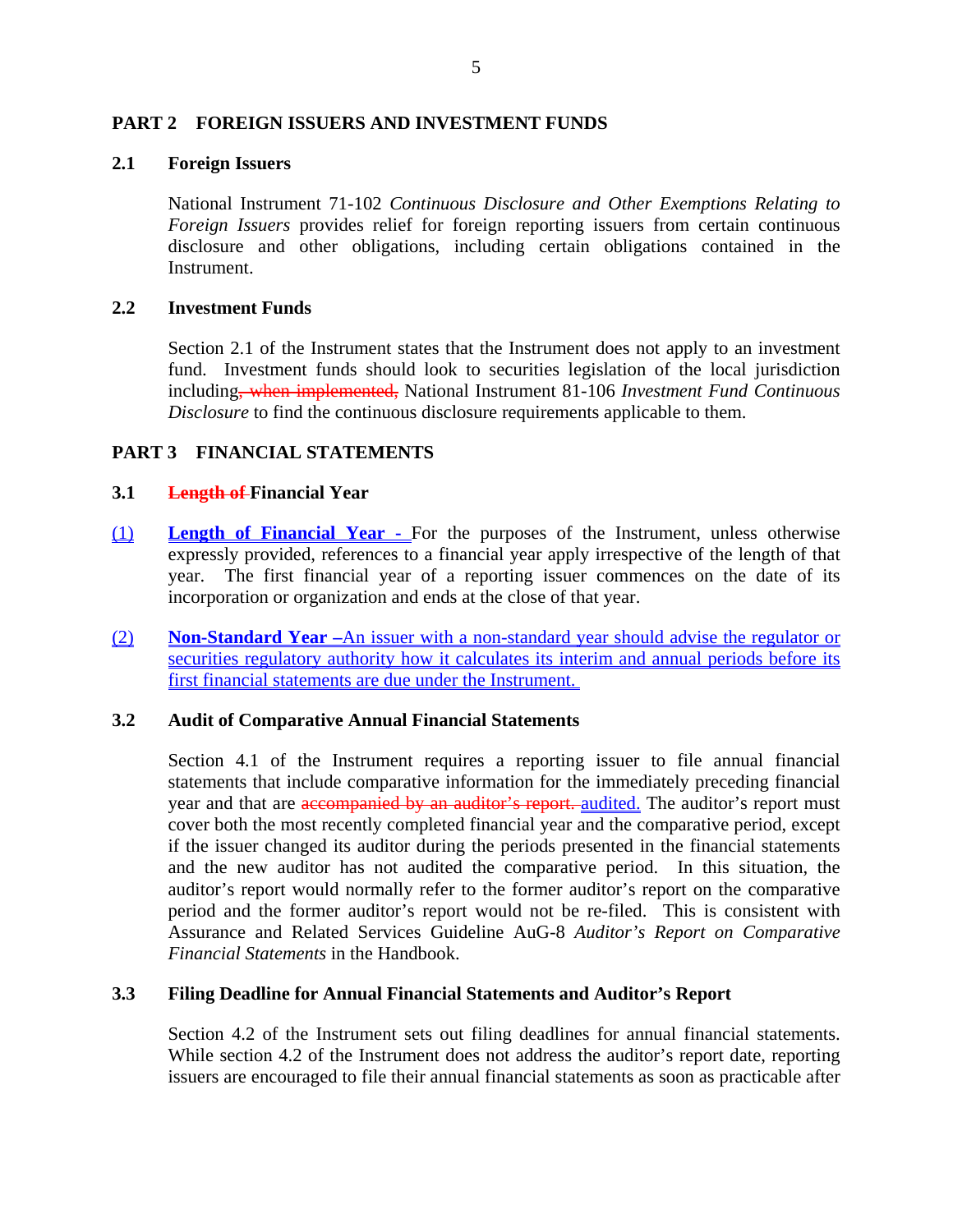the date of the auditor's report. The delivery obligations set out in section 4.6 of the Instrument are not tied to the filing of the financial statements.

# **3.4 Auditor Involvement with Interim Financial Statements**

- (1) The board of directors of a reporting issuer, in discharging its responsibilities for ensuring the reliability of interim financial statements, should consider engaging an external auditor to carry out a review of the interim financial statements.
- (2) Subsection 4.3(3) of the Instrument requires a reporting issuer to disclose if an auditor has not performed a review of the interim financial statements, to disclose if an auditor was unable to complete a review and why, and to file a written report from the auditor if the auditor has performed a review and expressed a reservation in the auditor's interim review report. No positive statement is required when an auditor has performed a review and provided an unqualified communication. If an auditor was engaged to perform a review on interim financial statements applying review standards set out in the Handbook, and the auditor was unable to complete the review, the issuer's disclosure of the reasons why the auditor was unable to complete the review would normally include a discussion of
	- (a) inadequate internal control;
	- (b) a limitation on the scope of the auditor's work; or
	- (c) the failure of management to provide the auditor with the written representations the auditor believes are necessary.
- (3) If a reporting issuer's annual financial statements are audited in accordance with Canadian GAAS, the terms "review" and "interim review report" used in subsection 4.3(3) of the Instrument refer to the auditor's review of, and report on, interim financial statements applying standards for a review of interim financial statements by the auditor as set out in the Handbook. However, if the reporting issuer's financial statements are audited in accordance with auditing standards other than Canadian GAAS, the corresponding review standards should be applied.

# **3.5 Delivery of Financial Statements**

Section 4.6 of the Instrument requires reporting issuers to send a request form to the registered holders and beneficial owners of their securities. The registered holders and beneficial owners may use the request form to request a copy of the reporting issuer's annual financial statements and related MD&A, interim financial statements and related MD&A, or both. Reporting issuers are only required to deliver financial statements and MD&A to the person or company that requests them. As a result, if a beneficial owner requests financial statements and MD&A through its intermediary, the issuer is only required to deliver the requested documents to the intermediary.

Failing to return the request form or otherwise specifically request a copy of the financial statements or MD&A from the reporting issuer will override the beneficial owner's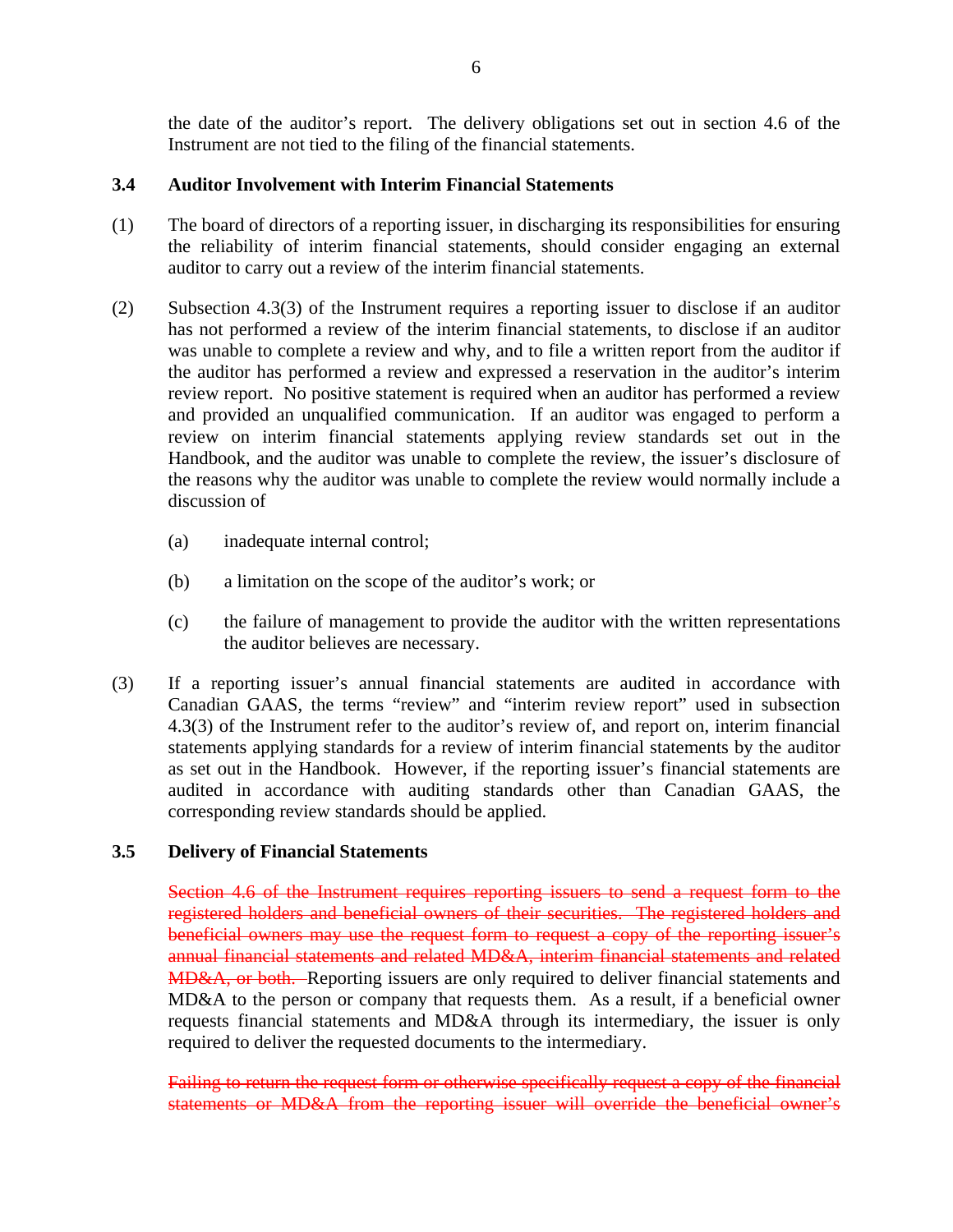standing instructions under National Instrument 54-101 *Communication with Beneficial Owners of Securities of a Reporting Issuer* ("NI 54-101") in respect of the financial statements.

The Instrument does not prescribe when the request form must be sent, or how it must be returned to the reporting issuer.

#### **3.6 Comparative Interim Financial Information After Becoming a Reporting Issuer**

Section 4.7(4) of the Instrument provides that a reporting issuer does not have to provide comparative financial information when it first becomes a reporting issuer if it complies with specific requirements. This exemption Section  $4.10(3)$  of the Instrument provides a similar exemption for comparative financial information for a reverse takeover acquirer. These exemptions may, for example, apply to an issuer that was, before becoming a reporting issuer or before the reverse takeover, a private entity and that is unable to prepare the comparative financial information because it is impracticable to do so.

# **3.7 Change in Year-End**

Appendix A to this Policy is a chart outlining the financial statement filing requirements under section 4.8 of the Instrument if a reporting issuer changes its financial year-end.

#### **3.8 Reverse Takeovers**

- (1) Following a reverse takeover, although the reverse takeover acquiree is the reporting issuer, from an accounting perspective, the financial statements will be those of the reverse takeover acquirer. Those financial statements must be prepared and filed as if the reverse takeover acquirer had always been the reporting issuer.
- (2) The reverse takeover acquiree must file its own financial statements required by sections 4.1 and 4.3 and the related MD&A for all interim and annual periods ending before the date of the reverse takeover, even if the filing deadline for those financial statements is after the date of the reverse takeover.

#### **3.9 Change in Corporate Structure**

- (1) Section 4.9 of the Instrument requires a reporting issuer to file a notice if the issuer has been party to certain restructuring transactions. The reporting issuer may satisfy this requirement by filing a copy of its material change report or news release, provided that
	- (a) the material change report or news release contains all the information required in the notice; and
	- (b) the reporting issuer files the material change report or news release with the securities regulatory authority or regulator
		- (i) under the Change in Corporate Structure category on SEDAR, or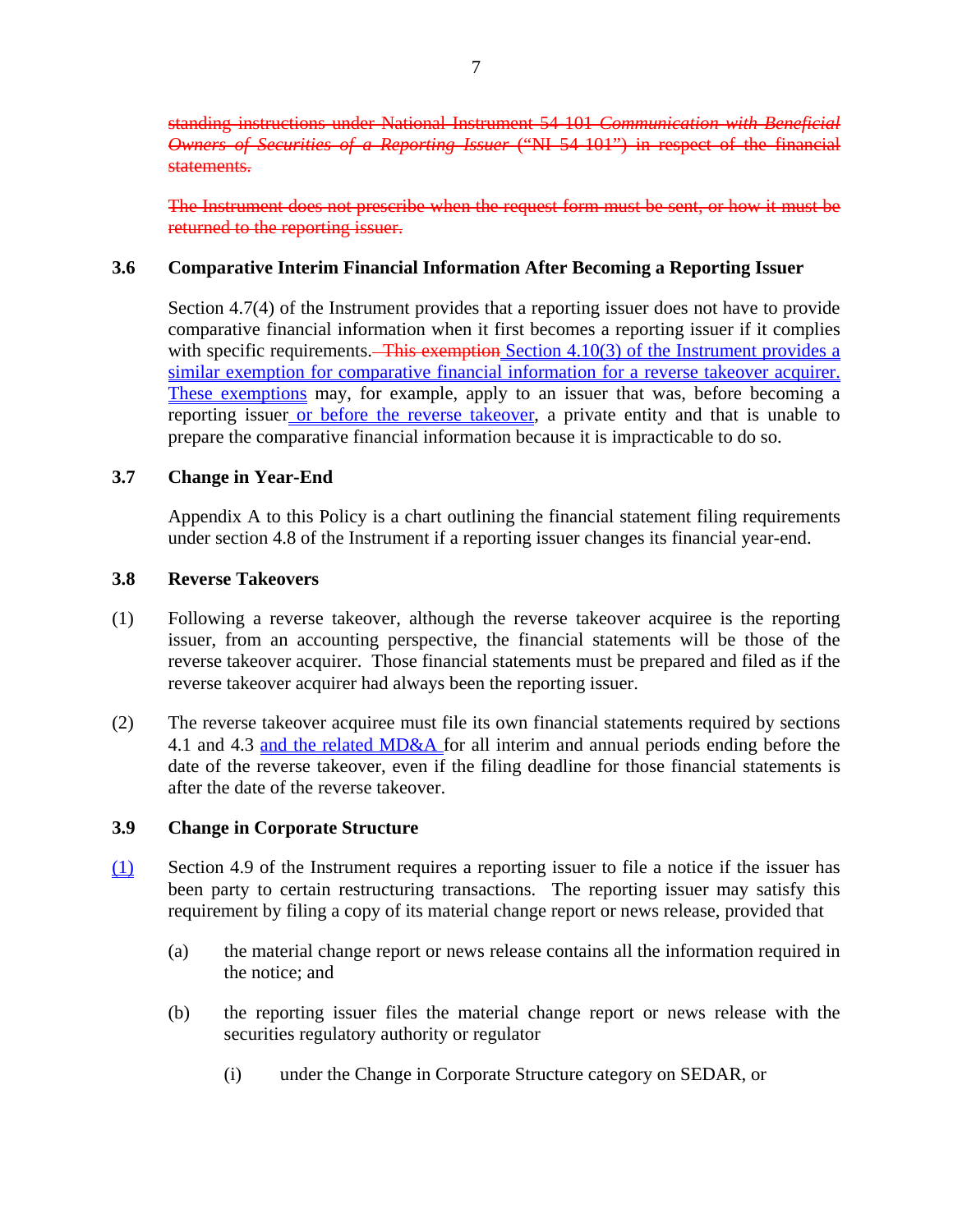- (ii) if the issuer is not an electronic filer, as a notice under section 4.9.
- (2) If the restructuring transaction was a reverse takeover, the notice should state that fact and who the reverse takeover acquirer was for accounting purposes.
- (3) Under paragraph 4.9(h) of the Instrument, the issuer must state the periods of the interim and annual financial statements it has to file for its first financial year. Issuers should explain how they determined the periods, particularly if section 4.7 of the Instrument applies.

#### **3.10 Change of Auditor**

The term "disagreement" defined in subsection 4.11(1) should be interpreted broadly. A disagreement may not involve an argument, but rather, a mere difference of opinion. Also, where a difference of opinion occurs that meets the criteria in item (b) of the definition of "disagreement", and the issuer reluctantly accepts the auditor's position in order to obtain an unqualified report, a reportable disagreement may still exist. The subsequent rendering of an unqualified report does not, by itself, remove the necessity for reporting a disagreement.

Subsection 4.11(5) of the Instrument requires a reporting issuer, upon a termination or resignation of its auditor, to prepare a change of auditor notice, have the audit committee or board of directors approve the notice, file the reporting package with the applicable regulator or securities regulatory authority in each jurisdiction where it is a reporting issuer, and if there are any reportable events, issue and file a news release describing the information in the reporting package. Subsection 4.11(6) of the Instrument requires the reporting issuer to perform these procedures upon an appointment of a successor auditor. If a termination or resignation of a former auditor and appointment of a successor auditor occur within a short period of time, it may be possible for a reporting issuer to perform the procedures described above required by both subsections  $4.11(5)$  and  $4.11(6)$ concurrently and meet the timing requirements set out in those subsections. In other words, the reporting issuer would prepare only one comprehensive notice and reporting package.

#### **PART 4 DISCLOSURE OF FINANCIAL INFORMATION**

#### **4.1 Disclosure of Financial Results**

 $(1)$  Subsection 4.5(1) of the Instrument requires that annual financial statements be reviewed by a company's audit committee (if any) and approved by the board of directors before filing. SubsectionSubsections 4.5(2) and  $4.5(3)$  of the Instrument requires that interim financial statements be reviewed by a company's audit committee (if any) and approved by the board of directors or by the company's audit committee before filing. We believe that extracting information from financial statements that have not been approved as required by those provisions and releasing that information to the marketplace in a news release is inconsistent with the prior approval requirement. Also see National Policy 51- 201 *Disclosure Standards*.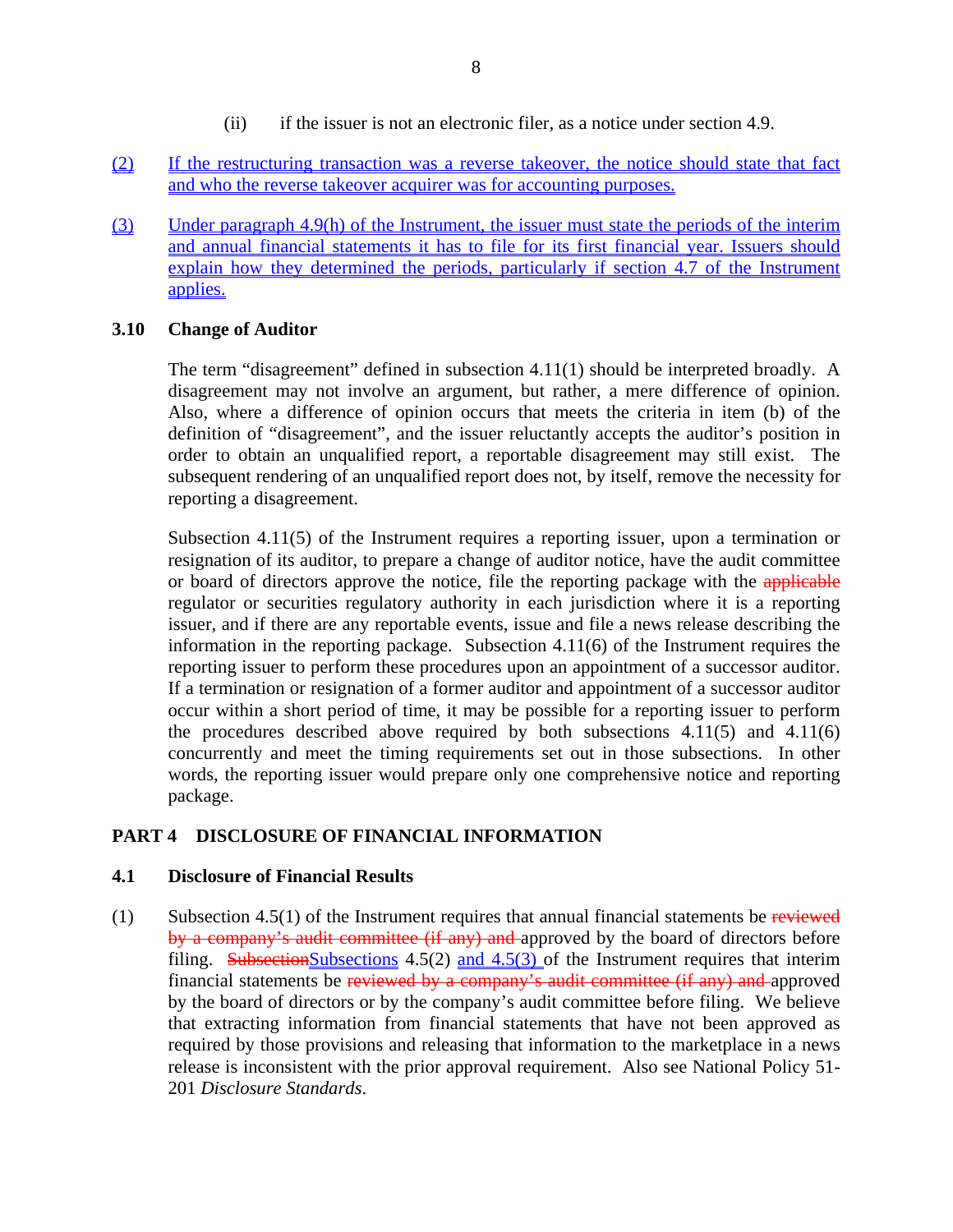(2) Reporting issuers that intend to disclose financial information to the marketplace in a news release should consult NI 52-107. We believe that disclosing financial information in a news release without disclosing the accounting principles used is inconsistent with the requirement in NI 52-107 to identify the accounting principles used in the financial statements.

# **4.2 Non-GAAP Financial Measures**

Reporting issuers that intend to publish financial measures other than those prescribed by GAAP should refer to CSA Staff Notice 52-306 *Non-GAAP Financial Measures* for a discussion of staff expectations concerning the use of non-GAAP measures.

# **PART 5 MD&A**

# **5.1 Delivery of MD&A**[repealed]

Reporting issuers are not required to send a request form to their securityholders under Part 5 of the Instrument. This is because the request form that must be delivered under section 4.6 of the Instrument relates to both a reporting issuer's financial statements, and the MD&A applicable to those financial statements.

# **5.2 Additional Information for Venture Issuers Without Significant Revenue**

Section 5.3 of the Instrument requires certain venture issuers to provide in their annual or interim MD&A or MD&A supplement (unless the information is included in their interim and annual financial statements), a breakdown of material costs whether capitalized, deferred or expensed. A component of cost is generally considered to be a material component if it exceeds the greater of

- (a) 20% of the total amount of the class; and
- (b)  $$25,000.$

# **5.3 Disclosure of Outstanding Share Data**

Section 5.4 of the Instrument requires disclosure of information relating to the outstanding securities of the reporting issuer as of the latest practicable date. The "latest practicable date" should be current, as close as possible, to the date of filing of the MD&A. Disclosing the number of securities outstanding at the period end is generally not sufficient to meet this requirement.

# **5.4 Additional Disclosure for Equity Investees**

Section 5.7 of the Instrument requires issuers with significant equity investees to provide in their annual or interim MD&A or MD&A supplement (unless the information is included in their interim and annual financial statements), summarized information about the equity investee. Generally we will consider that an equity investee is significant if the equity investee would meet the thresholds for the significance tests in Part 8 using the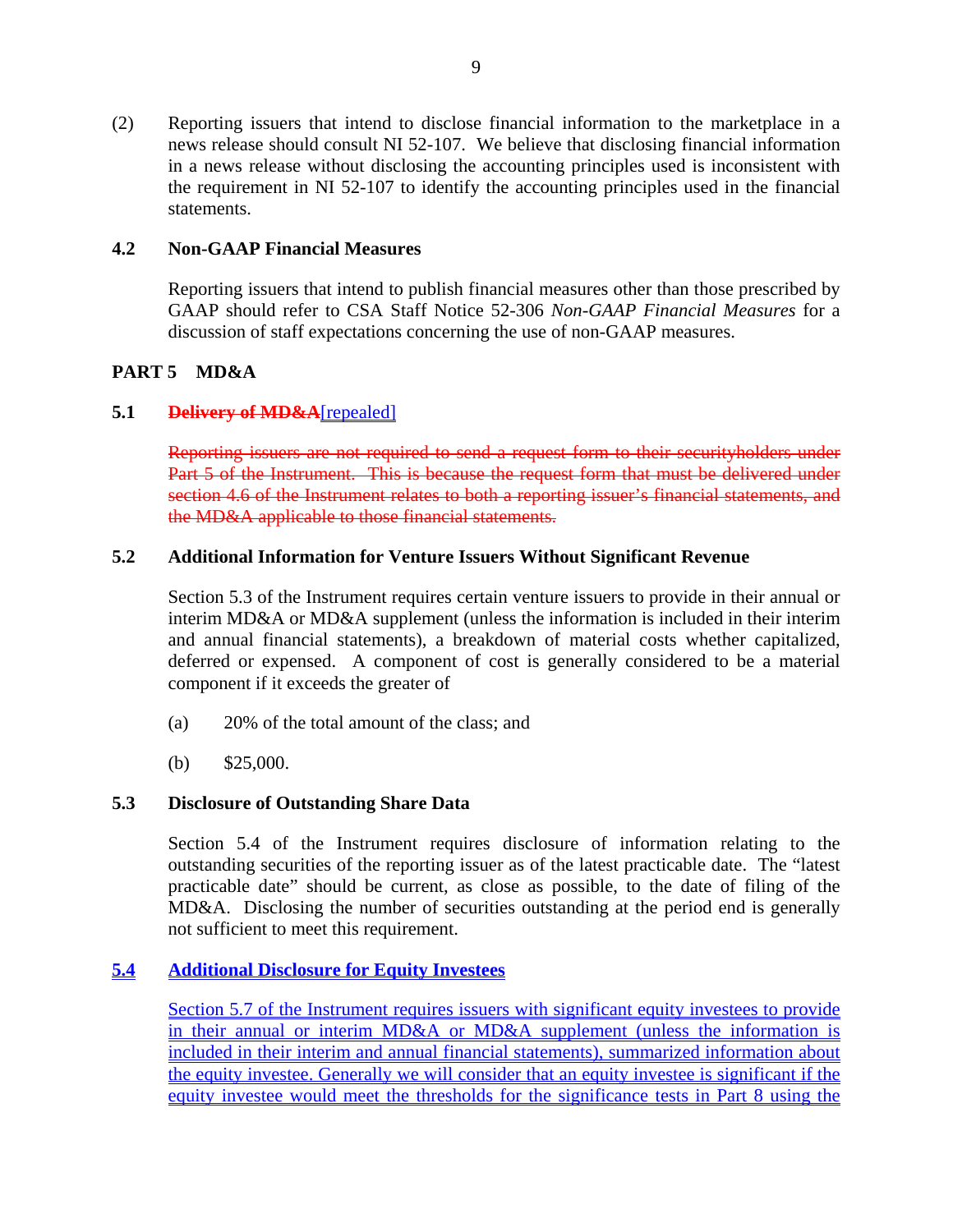financial statements of the equity investee and the issuer as at the issuer's financial year end.

# **PART 6 AIF**

## **6.1 Additional and Supporting Documentation**

Any material incorporated by reference in an AIF is required under section 6.3 of the Instrument to be filed with the AIF unless the material has been previously filed. When a reporting issuer using SEDAR files a previously unfiled document with its AIF, the reporting issuer should ensure that the document is filed under the appropriate SEDAR filing type and document type specifically applicable to the document, rather than generic type "Documents Incorporated by Reference". For example, a reporting issuer that has incorporated by reference an information circular in its AIF and has not previously filed the circular should file the circular under the "Management Proxy Materials" filing subtype and the "Management proxy/information circular" document type.

If the reporting issuer incorporates a document by reference into its AIF that itself incorporates another document by reference, the issuer must also file all of the underlying documents with its AIF.

#### **6.2 AIF Disclosure of Asset-backed Securities**

(1) **Factors to consider** - Issuers that have distributed asset-backed securities under a prospectus are required to provide disclosure in their AIF under section 5.3 of Form 51- 102F2. Issuers of asset-backed securities must determine which other prescribed disclosure is applicable and ought to be included in the AIF. Applicable disclosure for a special purpose issuer of asset-backed securities generally pertains to the nature, performance and servicing of the pool of financial assets servicing the asset-backed security. The nature and extent of required disclosure may vary depending on the type and attributes of the underlying pool.

An issuer of asset-backed securities should consider the following factors in preparing its AIF:

1. The extent of disclosure respecting the issuer will depend on the extent of the issuer's on-going involvement in the conversion of the assets comprising the pool to cash, and the distribution of cash to securityholders; this involvement may, in turn, vary dramatically depending on the type, quality and attributes of the assets comprising the pool and on the overall structure of the transaction.

2. Requested disclosure respecting the business and affairs of the issuer should be interpreted to apply to the financial assets underlying the asset-backed securities.

3. Financial information respecting the pool of assets to be described and analyzed in the AIF will consist of information commonly set out in servicing reports prepared to describe the performance of the pool and the specific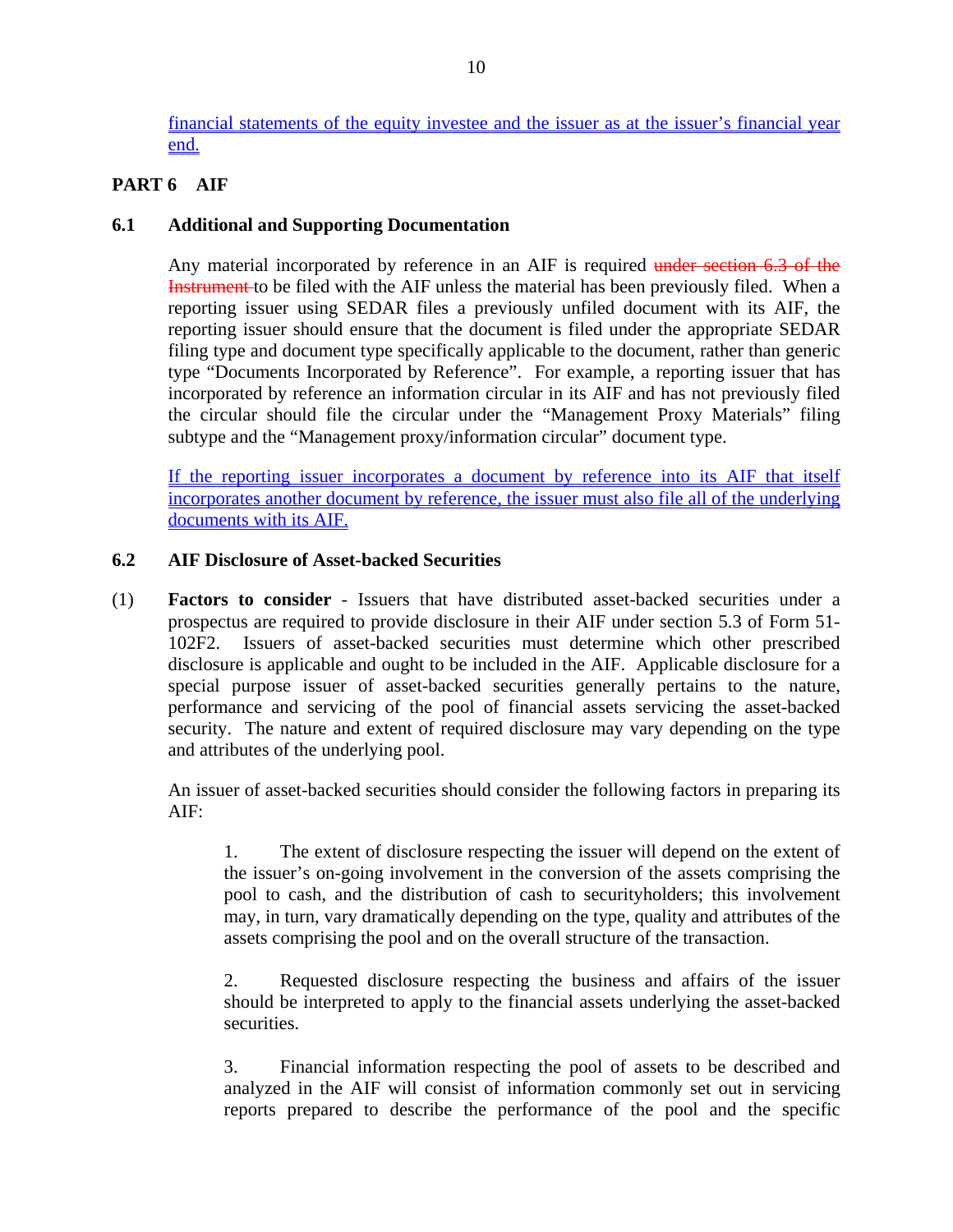allocations of income, loss and cash flows applicable to outstanding asset-backed securities made during the relevant period.

(2) **Underlying pool of assets** - Paragraph 5.3(2)(a) of Form 51-102F2 requires issuers of asset-backed securities that were distributed by way of prospectus to include information relating to the composition of the underlying pool of financial assets, the cash flows from which service the asset-backed securities. Disclosure respecting the composition of the pool will vary depending upon the nature and number of the underlying financial assets. For example, in a geographically dispersed pool of financial assets, it may be appropriate to provide a summary disclosure based on the location of obligors. In the context of a revolving pool, it may be appropriate to provide details relating to aggregate outstanding balances during a year to illustrate historical fluctuations in asset origination due, for example, to seasonality. In pools of consumer debt obligations, it may be appropriate to provide a breakdown within ranges of amounts owing by obligors in order to illustrate limits on available credit extended.

# **PART 7 MATERIAL CHANGE REPORTS**

#### **7.1 Publication of News Release**

Section 7.1 of the Instrument requires reporting issuers to *immediately* issue and file a news release disclosing the nature of a material change. This requirement is substantively the same as the material change reporting requirements in some securities legislation for the news release to be issued *forthwith*.

#### **PART 8 BUSINESS ACQUISITION REPORTS**

#### **8.1 Obligations to File a Business Acquisition Report**

- (1) **Filing of a Material Change Report** The requirement in the Instrument for a reporting issuer to file a business acquisition report is in addition to the reporting issuer's obligation to file a material change report, if the significant acquisition constitutes a material change.
- (2) **Filing of a Business Acquisition Report by SEC Issuers** If a document or a series of documents that an SEC issuer files with or furnishes to the SEC in connection with a business acquisition contains all of the information, including financial statements, required to be included in a business acquisition report under the Instrument, the SEC issuer may file a copy of the documents as its business acquisition report.
- (3) **Financial Statement Disclosure of Significant Acquisitions** Appendix B to this Policy is a chart outlining the key obligations for financial statement disclosure of significant acquisitions in a business acquisition report. Reporting issuers are reminded that NI 52-107 prescribes the accounting principles, auditing standards and reporting currency that must be used to prepare and audit the financial statements required by Part 8 of the Instrument.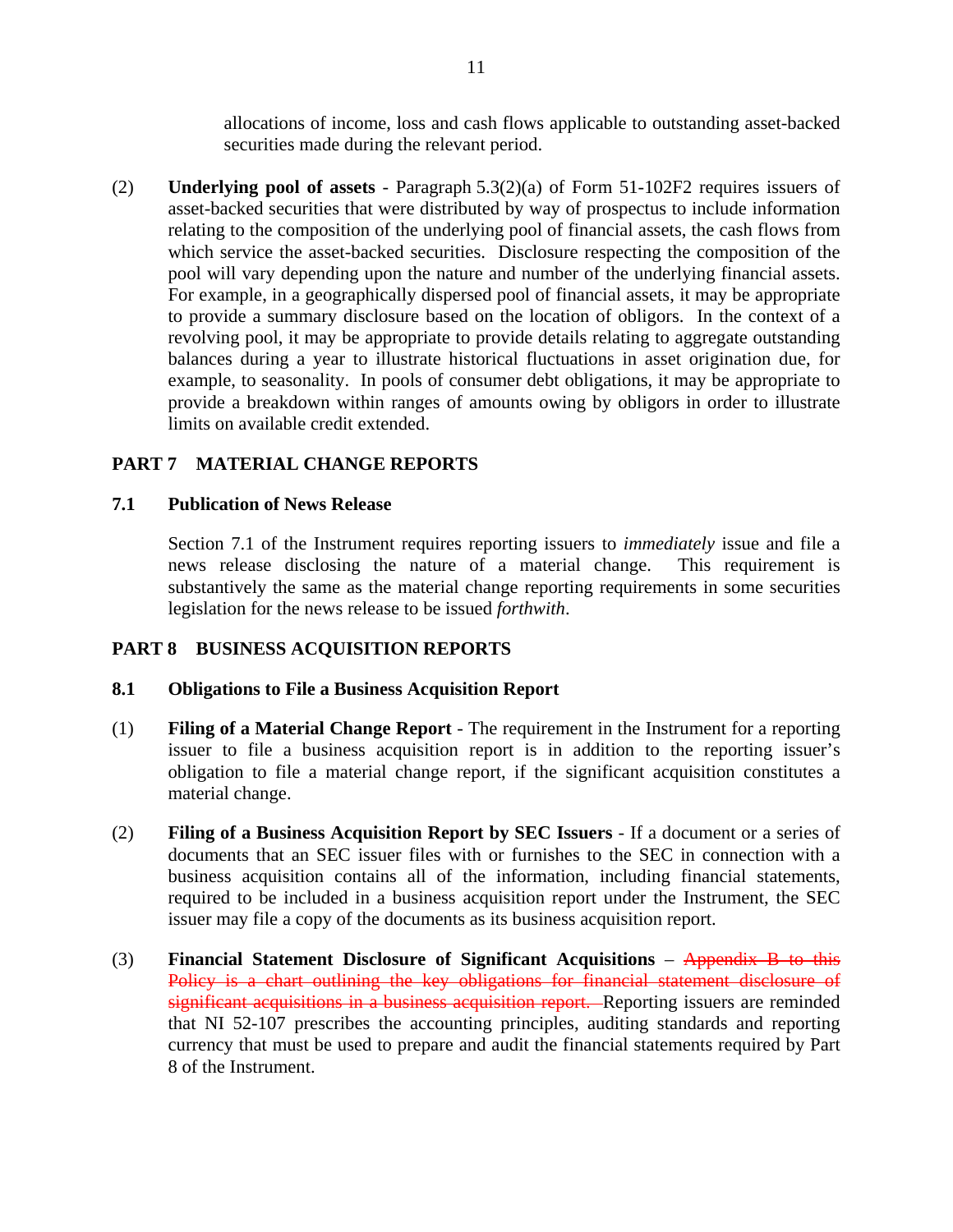- (4) **Acquisition of a Business** A reporting issuer that has made a significant acquisition must include in its business acquisition report certain financial statements of each business acquired. The term "business" should be evaluated in light of the facts and circumstances involved. We generally consider that a separate entity, a subsidiary or a division is a business and that in certain circumstances a smaller component of a company may also be a business, whether or not the business previously prepared financial statements. In determining whether an acquisition constitutes the acquisition of a business, a reporting issuer should consider the continuity of business operations, including the following factors:
	- (a) whether the nature of the revenue producing activity or potential revenue producing activity will remain generally the same after the acquisition; and
	- (b) whether any of the physical facilities, employees, marketing systems, sales forces, customers, operating rights, production techniques or trade names are acquired by the reporting issuer instead of remaining with the vendor after the acquisition.
- (5) **Acquisition by a Subsidiary** If a reporting issuer's subsidiary, which is also a reporting issuer, has acquired a business, both the parent and subsidiary must test the significance of the acquisition. Even if the subsidiary files a business acquisition report, the parent must also file a business acquisition report if the acquisition is also significant for the parent.

#### **8.2 Significance Tests**

- (1) **Nature of Significance Tests** Subsection 8.3(2) of the Instrument sets out the required significance tests for determining whether an acquisition of a business by a reporting issuer is a "significant acquisition". The first test measures the assets of the acquired business against the assets of the reporting issuer. The second test measures the reporting issuer's investments in and advances to the acquired business against the assets of the reporting issuer. The third test measures the income from continuing operations of the acquired business against the income from continuing operations of the reporting issuer. If any one of these three tests is satisfied at the prescribed level, the acquisition is considered "significant" to the reporting issuer. The test must be applied as at the time of the acquisition using the most recent annual audited financial statements of the reporting issuer and the business. These tests are similar to requirements of the SEC and provide issuers with certainty that if an acquisition is not significant at the time of the acquisition, then no business acquisition or report will be required to be filed.
- (2) **Business Using Accounting Principles Other Than Those Used by the Reporting Issuer** – Subsection 8.3(13) of the Instrument provides that where the financial statements of the business or related businesses are prepared in accordance with accounting principles other than those used in reporting issuer's financial statements, for purposes of applying the significance tests, the relevant financial statements for the business or related businesses must be reconciled. It is unnecessary for the reconciliation to be audited for the purpose of the tests.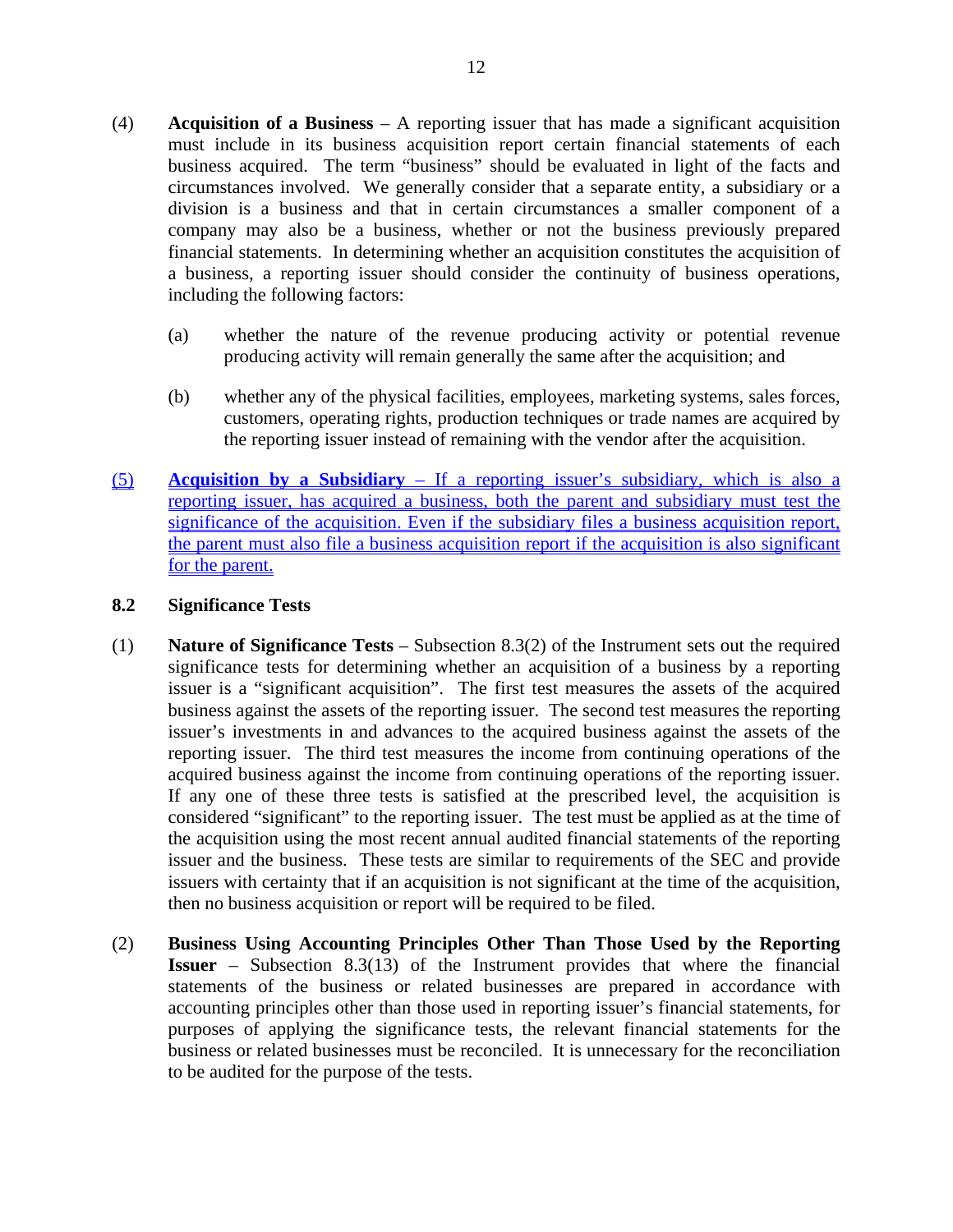- (3) **Acquisition of a Previously Unaudited Business** Subsections 8.3(2) and 8.3(4) of the Instrument require the significance of an acquisition to be determined using the most recent audited financial statements of the reporting issuer and the business acquired. However, if the financial statements of the business or related businesses for the most recently completed financial year were not audited, subsection 8.3(14) of the Instrument permits use of the unaudited financial statements for the purpose of applying the significance tests. If the acquisition is determined to be significant, then the annual financial statements required by subsection 8.4(1) of the Instrument must be audited.
- (4) **Application of Investment Test for Significance of an Acquisition**  One of the significance tests set out in subsections 8.3(2) and (4) of the Instrument is whether the reporting issuer's consolidated investments in and advances to the business or related businesses exceed a specified percentage of the consolidated assets of the reporting issuer. In applying this test, the "investments in" the business should be determined using the total cost of the purchase, as determined by generally accepted accounting principles, including consideration paid or payable and the costs of the acquisition. If the acquisition agreement includes a provision for contingent consideration, for the purpose of applying the test, the contingent consideration should be included in the total cost of the purchase unless the likelihood of payment is considered remote at the date of the acquisition. In addition, any payments made in connection with the acquisition which would not constitute purchase consideration but which would not have been paid unless the acquisition had occurred, should be considered part of investments in and advances to the business for the purpose of applying the significance tests. Examples of such payments include loans, royalty agreements, lease agreements and agreements to provide a pre-determined amount of future services.
- (5) **Application of the Significance Tests When the Financial Year Ends are Non-Coterminous** – Subsection 8.3(2) of the Instrument requires the significance of a business acquisition to be determined using the most recent audited financial statements of both the reporting issuer and the acquired business. For the purpose of applying the tests under this subsection, the year-ends of the reporting issuer and the acquired business need not be coterminous. Accordingly, neither the audited financial statements of the reporting issuer nor those of the business should be adjusted for the purposes of applying the significance tests. However, if the acquisition of a business is determined to be significant and *pro forma* income statements are required by subsection 8.4(35) of the Instrument and, if the business' year-end is more than 93 days before the reporting issuer's year-end, the business' reporting period required under paragraph  $8.4(47)(c)$  of the Instrument should be adjusted to reduce the gap to 93 days or less. Refer to subsection 8.7(3) of this Policy for further guidance.

#### **8.3 Optional Significance Tests**

(1) **Optional Significance Tests** – **Decrease in Significance** – The optional significance tests under subsections 8.3(3) and (4) of the Instrument have been included to recognize the possible growth of a reporting issuer between the date of its most recently completed year-end and the date of acquisition filing a business acquisition report and the corresponding potential decline in significance of the acquisition to the reporting issuer.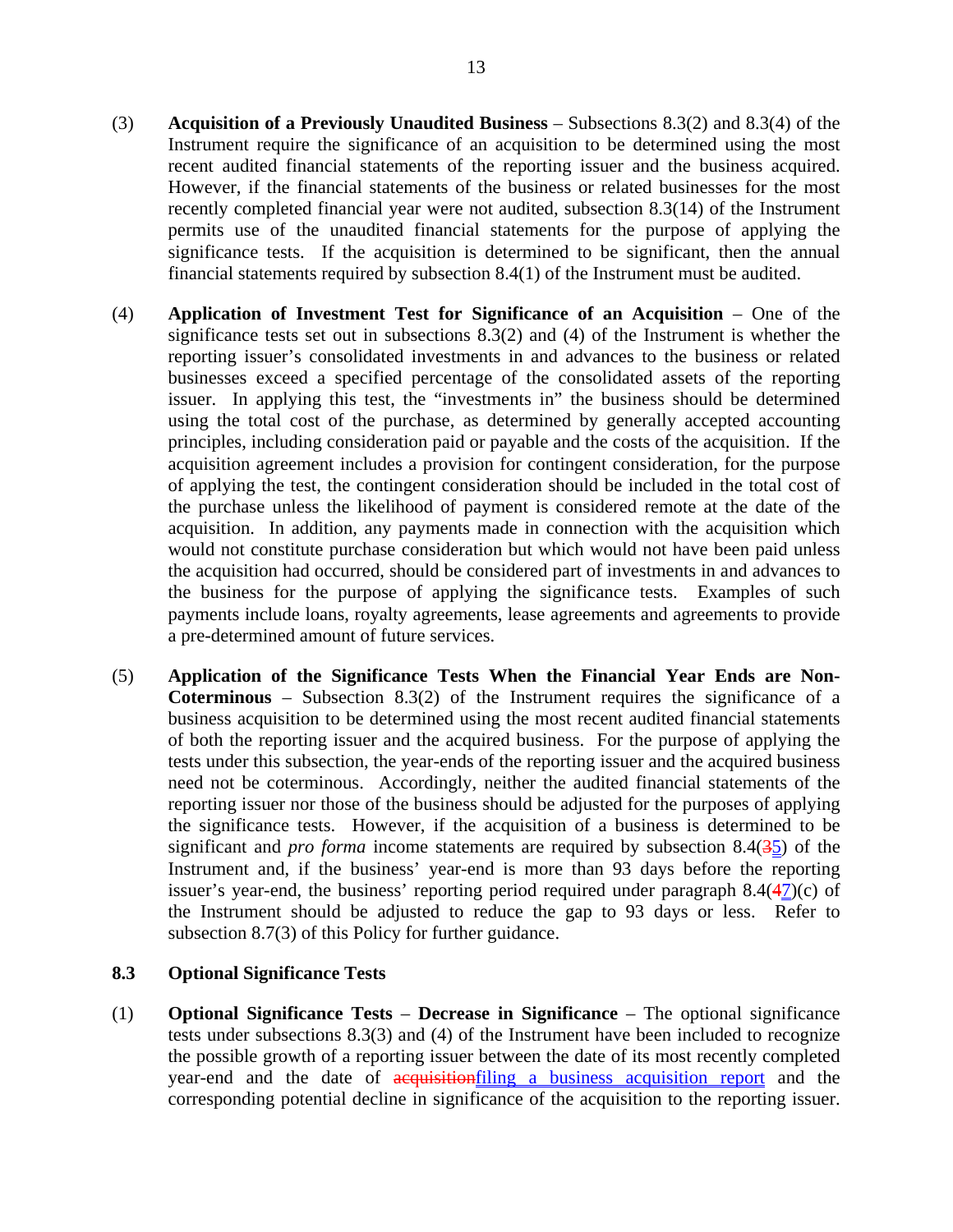If the significance of an acquisition increases at the second date under subsection 8.3(4), only the financial statements required for the level of significance calculated by the required significance tests under subsection 8.3(2) of the Instrument must be included in the business acquisition report. Applying the optional significance tests at the second date is not intended to increase the level of significance of an acquisition and thereby the number of years of financial statements included in a business acquisition report.

- (2) **Availability of the Optional Significance Tests** The optional significance tests at the second date are available to all reporting issuers. However, depending on how or when a reporting issuer integrates the acquired business into its existing operations and the nature of post-acquisition financial records it maintains for the acquired business, it may not be possible for a reporting issuer to apply the optional significance test at the a second date.
- (3) **Optional Investment Test** If an acquisition is determined under subsection 8.3(2) of the Instrument to be significant, a reporting issuer has the option under subsections 8.3(3) and (4) of the Instrument of applying optional significance tests using more recent financial statements than those used for the required significance tests in subsection 8.3(2). For the purpose of applying the optional investment test under paragraph 8.3(4)(b) of the Instrument, the reporting issuer's investments in and advances to the business should be as at the date of the acquisition and not as at the date of the reporting issuer's financial statements used to determine its consolidated assets for the optional investment test.

#### **8.4 Financial Statements of Related Businesses**

Subsection 8.4 $(58)$  of the Instrument requires that if a reporting issuer includes in its business acquisition report financial statements for more than one related business, separate financial statements must be presented for each business except for the periods during which the businesses were under common control or management, in which case the reporting issuer may present the financial statements on a combined basis. Although one or more of the related businesses may be insignificant relative to the others, separate financial statements of each business for the same number of periods required must be presented. Relief from the requirement to include financial statements of the least significant related business or businesses may be granted depending on the facts and circumstances.

#### **8.5 Application of the Significance Tests for Step-By-Step Acquisitions**

Subsection 8.3(11) of the Instrument explains how the significance test should be applied when the reporting issuer increases its investment in a business by way of a step-by-step purchase as described in the Handbook. If the reporting issuer acquired an interest in the business in a previous year and that interest is reflected in the most recent audited financial statements of the reporting issuer filed, then the issuer should determine the significance of only the incremental investment in the business which is not reflected in the reporting issuer's most recent audited financial statements filed.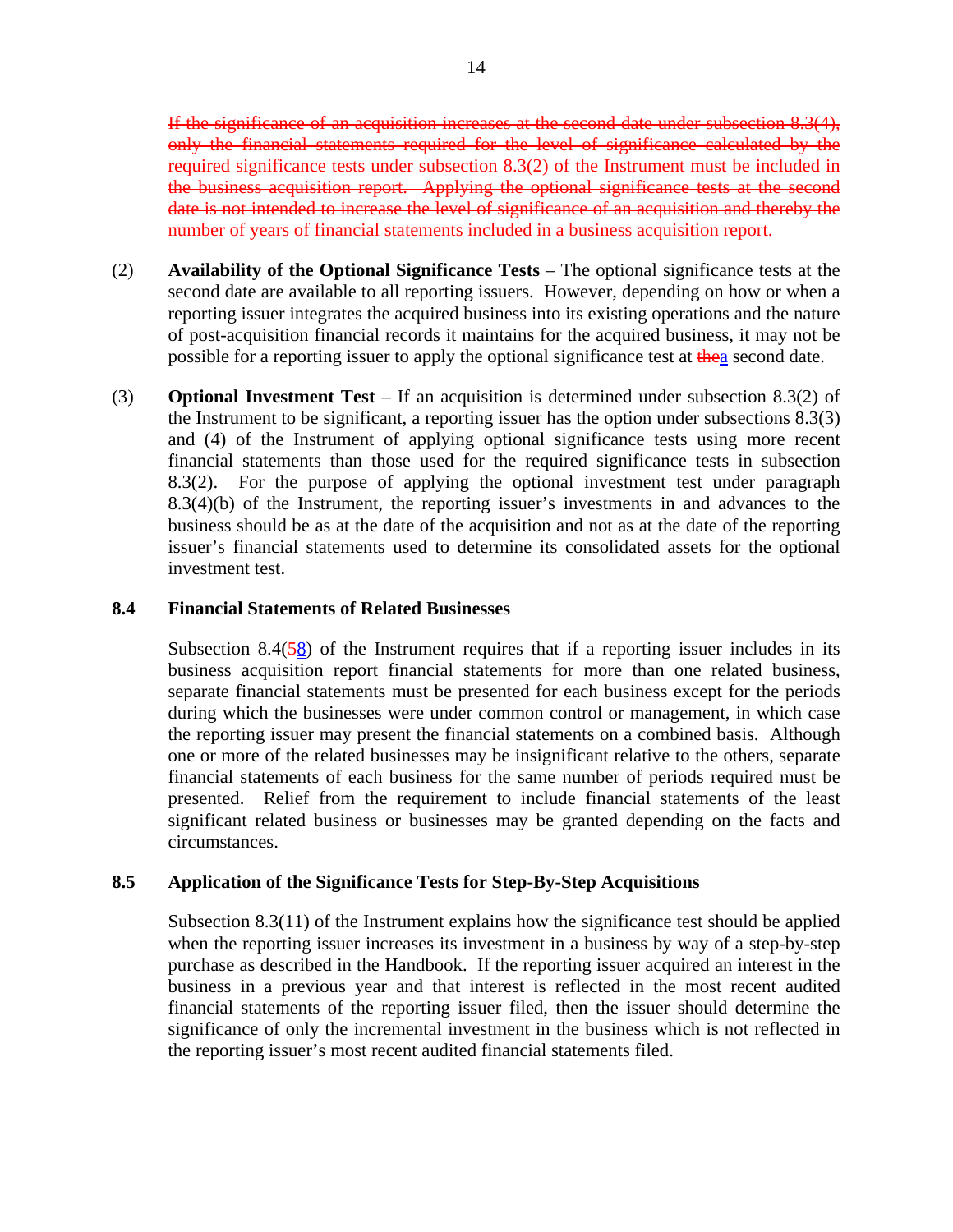#### **8.6 Preparation of Divisional and Carve-out Financial Statements**

- (1) **Interpretations**  In this section of this Policy, unless otherwise stated,
	- (a) a reference to "a business" includes a division or some lesser component of another business acquired by a reporting issuer that constitutes a significant acquisition; and
	- (b) the term "parent" refers to the vendor from whom the reporting issuer purchased a business.
- (2) **Acquisition of a Division** As discussed in subsection 8.1(4) of this Policy, the acquisition of a division of a business and in certain circumstances, a lesser component of a person or company, may constitute an acquisition of a business for purposes of the Instrument, whether or not the subject of the acquisition previously prepared financial statements. To determine the significance of the acquisition and comply with the requirements for financial statements in a business acquisition report under Part 8 of the Instrument, financial statements for the business must be prepared. This section provides guidance on preparing these financial statements.
- (3) **Divisional and Carve-Out Financial Statements** The terms "divisional" and "carveout" financial statements are often used interchangeably although a distinction is possible. Some companies maintain separate financial records and financial statements for a business activity or unit that is operated as a division. Financial statements prepared from these financial records are often referred to as "divisional" financial statements. In other circumstances, no separate financial records for a business activity are maintained; they are simply consolidated with the parent's records. In these cases, if the parent's financial records are sufficiently detailed, it is possible to extract or "carve-out" the information specific to the business activity in order to prepare separate financial statements of that business. Financial statements prepared in this manner are commonly referred to as "carve-out" financial statements. The guidance in this section applies to the preparation of both divisional and carve-out financial statements unless otherwise stated.

#### (4) **Preparation of Divisional and Carve-Out Financial Statements**

- (a) When complete financial records of the business acquired have been maintained, those records should be used for preparing and auditing the financial statements of the business. For the purposes of this section, it is presumed that the parent maintains separate financial records for its divisions.
- (b) When complete financial records of the business acquired do not exist, carve-out financial statements should generally be prepared in accordance with the following guidelines:
	- (i) *Allocation of Assets and Liabilities* A balance sheet should include all assets and liabilities directly attributable to the business.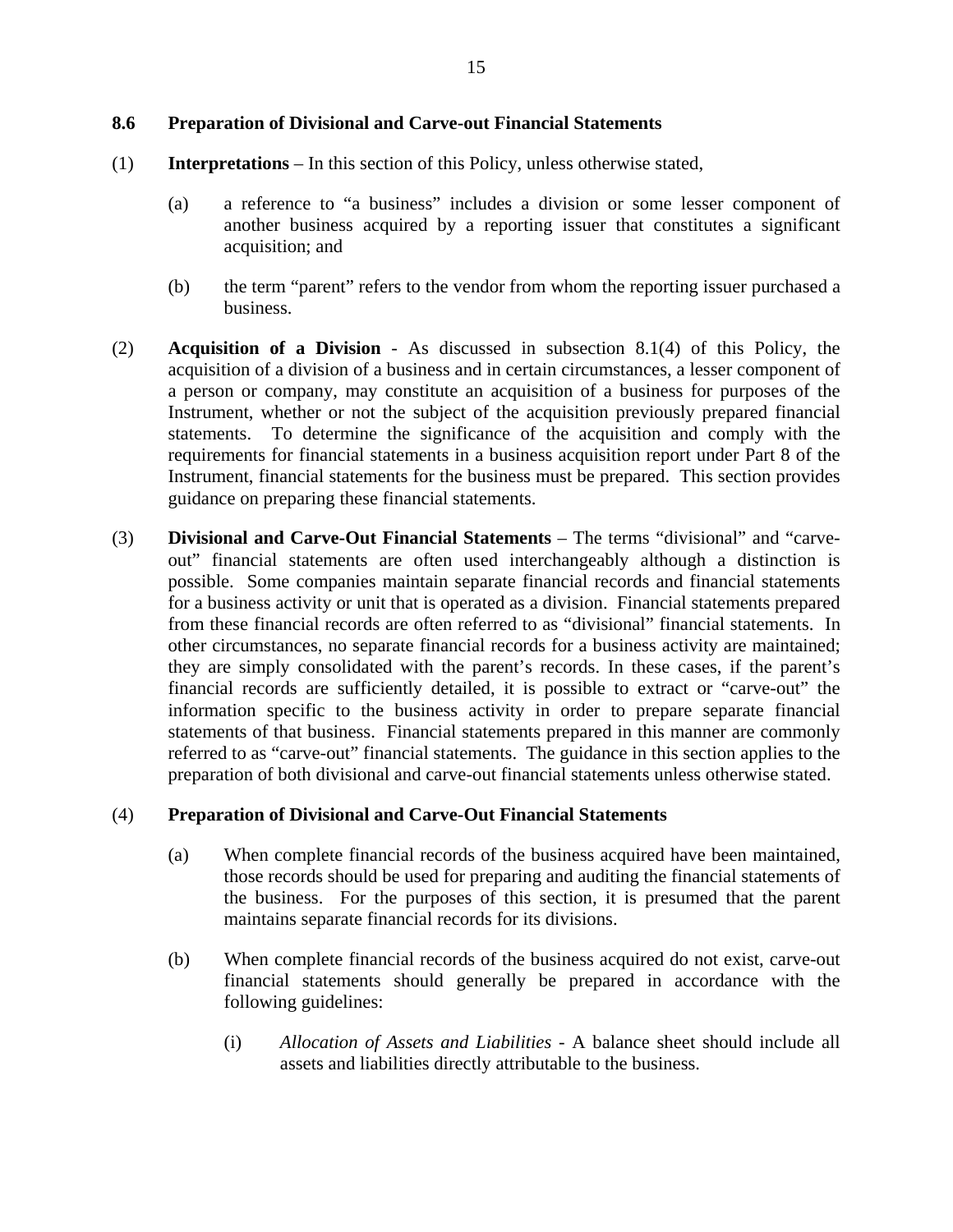- (ii) *Allocation of Revenues and Expenses*  Income statements should include all revenues and expenses directly attributable to the business. Some fundamental expenditures may be shared by the business and its parent in which case the parent's management must determine a reasonable basis for allocating a share of these common expenses to the business. Examples of such common expenses include salaries, rent, depreciation, professional fees, general and administration.
- (iii) *Calculation of Income and Capital Taxes* Income and capital taxes should be calculated as if the entity had been a separate legal entity and filed a separate tax return for the period presented.
- (iv) *Disclosure of Basis of Preparation* The financial statements should include a note describing the basis of preparation. If expenses have been allocated as discussed in subparagraph (b)(ii), the financial statements should include a note describing the method of allocation for each significant line item, at a minimum.
- (5) **Statements of Assets Acquired, Liabilities Assumed and Statements of Operations** When it is impracticable to prepare carve-out financial statements of a business, a reporting issuer may be required to include in its business acquisition report an audited statement of assets acquired and liabilities assumed and a statement of operations of the business. The statement of operations should exclude only those indirect operating costs not directly attributable to the business, such as corporate overhead. If indirect operating costs were previously allocated to the business and there is a reasonable basis of allocation, they should not be excluded.

# **8.7 Preparation of Pro Forma Financial Statements Giving Effect to Significant Acquisitions**

- (1) **Objective and Basis of Preparation** The objective of pro forma statements is to illustrate the impact of a transaction on a reporting issuer's financial position and results of operations by adjusting the historical financial statements of the reporting issuer to give effect to the transaction. Accordingly, the pro forma financial statements should be prepared on the basis of the reporting issuer's financial statements as already filed. No adjustment should be made to eliminate extraordinary items or discontinued operations.
- (2) **Pro Forma Balance Sheet and Income Statements** Subsection 8.4(35) of the Instrument does not require a pro forma balance sheet to be prepared to give effect to significant acquisitions that are reflected in the reporting issuer's most recent annual or interim balance sheet filed under the Instrument.
- (3) **Non-coterminous Year-ends** Where the financial year-end of a business differs from the reporting issuer's year-end by more than 93 days, paragraph  $8.4(47)(c)$  requires an income statement for the business to be constructed for a period of 12 consecutive months. For example, if the constructed reporting period is 12 months and ends on June 30, the 12 months should commence on July 1 of the immediately preceding year; it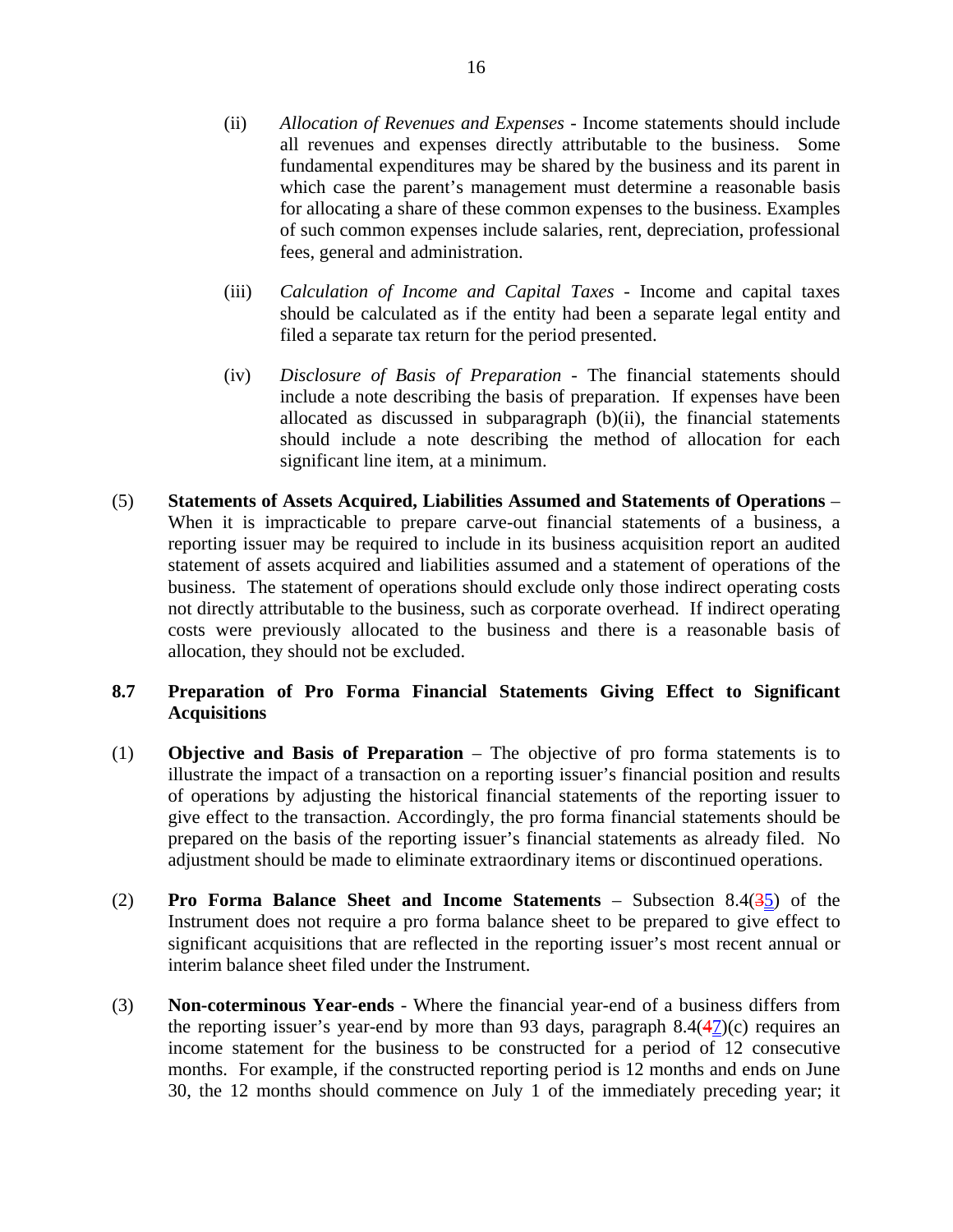should not begin on March 1st of the immediately preceding year with three of the following 15 months omitted, such as the period from October 1 to December 31, since this would not be a consecutive 12 month period.

- (4) **Effective Date of Adjustments** For the pro forma income statements included in a business acquisition report, the acquisition and the adjustments should be computed as if the acquisition had occurred at the beginning of the reporting issuer's most recently completed financial year and carried through the most recent interim period presented, if any. However, one exception to the preceding is that adjustments related to the allocation of the purchase price, including the amortization of fair value increments and intangibles, should be based on the purchase price allocation arising from giving effect to the acquisition as if it occurred on the date of the reporting issuer's most recent balance sheet filed.
- (5) **Acceptable Adjustments** Pro forma adjustments should be limited to those that are directly attributable to the specific acquisition transaction for which there are firm commitments and for which the complete financial effects are objectively determinable.
- (6) **Multiple Acquisitions** If the pro forma financial statements give effect to more than one acquisition, the pro forma adjustments may be grouped by line item on the face of the pro forma financial statements provided the details for each transaction are disclosed in the notes.

# **8.8 Relief from the Requirement to Audit Operating Statements of an Oil and Gas Property**

The applicable securities regulatory authority or regulator may exempt a reporting issuer from the requirement to include the report of an auditor on the operating statements referred to in section 8.10 of the Instrument if, during the 12 months preceding the date of the acquisition, the average daily production of the property is less than 20 percent of the total average daily production of the vendor for the same or similar periods, and

- (a) the reporting issuer provides written submissions prior to the deadline for filing the business acquisition report which establishes to the satisfaction of the appropriate regulator, that despite reasonable efforts during the purchase negotiations, the reporting issuer was prohibited from including in the purchase agreement the rights to obtain an audited operating statement of the property;
- (b) the purchase agreement includes representations and warranties by the vendor that the amounts presented in the operating statement agree to the vendor's books and records; and
- (c) the reporting issuer discloses in the business acquisition report its inability to obtain an audited operating statement, the reasons therefor, the fact that the representations and warranties referred to in paragraph (b) have been obtained, and a statement that the results presented in the operating statement may have been materially different if the statement had been audited.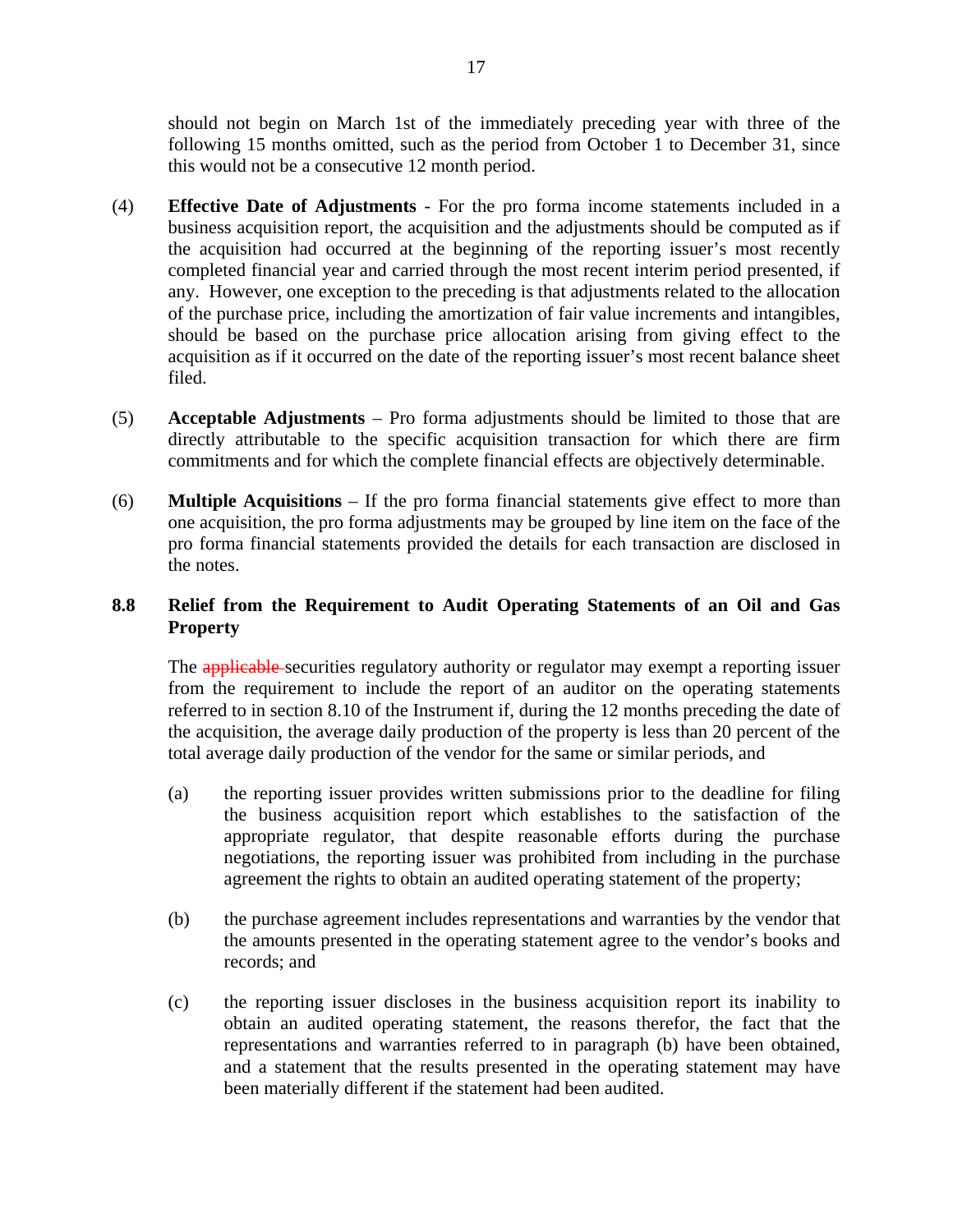For the purpose of determining average daily production when production includes both oil and natural gas, production may be expressed in barrels of oil equivalent using the conversion ratio of 6000 cubic feet of gas to one barrel of oil.

# **8.9 Exemptions From Requirement for Financial Statements in a Business Acquisition Report**

- (1) **Exemptions** We are of the view that relief from the financial statement requirements of Part 8 of the Instrument should be granted only in unusual circumstances and generally not related solely to cost or the time involved in preparing and auditing the financial statements. Reporting issuers seeking relief from the financial statement or audit requirements of Part 8 must apply for the relief before the filing deadline for the business acquisition report and before the closing date of the transaction, if applicable. Reporting issuers are reminded that many securities regulatory authorities and regulators do not have the power to grant retroactive relief.
- (2) **Conditions to Exemptions** If relief is granted from the requirements of Part 8 of the Instrument to include audited financial statements of an acquired business or related businesses, conditions will likely be imposed, such as a requirement to include audited divisional or partial income statements or divisional statements of cash flow, or an audited statement of net operating income for a business.
- (3) **Exemption from Comparatives if Financial Statements Not Previously Prepared**  Section 8.9 of the Instrument provides that a reporting issuer does not have to provide comparative financial information for an acquired business in a business acquisition report if it complies with specific requirements. This exemption may, for example, apply to an acquired business that was, before the acquisition, a private entity and that the reporting issuer is unable to prepare the comparative financial information for because it is impracticable to do so.
- (4) **Exemption from Including Two Years** Relief may be granted from the requirement to include financial statements of an acquired business or related businesses for two years in a business acquisition report in some situations that may include the following: [repealed]
	- (a) the business's historical accounting records have been destroyed and cannot be reconstructed. In this case, as a condition of granting the exemption, the reporting issuer may be requested by the securities regulatory authority or regulator to
		- (i) represent in writing to the securities regulatory authority or regulator, no later than the time the business acquisition report is required to be filed, that the reporting issuer made every reasonable effort to obtain copies of, or reconstruct the historical accounting records necessary to prepare and audit the financial statements, but such efforts were unsuccessful; and
		- (ii) disclose in the business acquisition report the fact that the historical accounting records have been destroyed and cannot be reconstructed;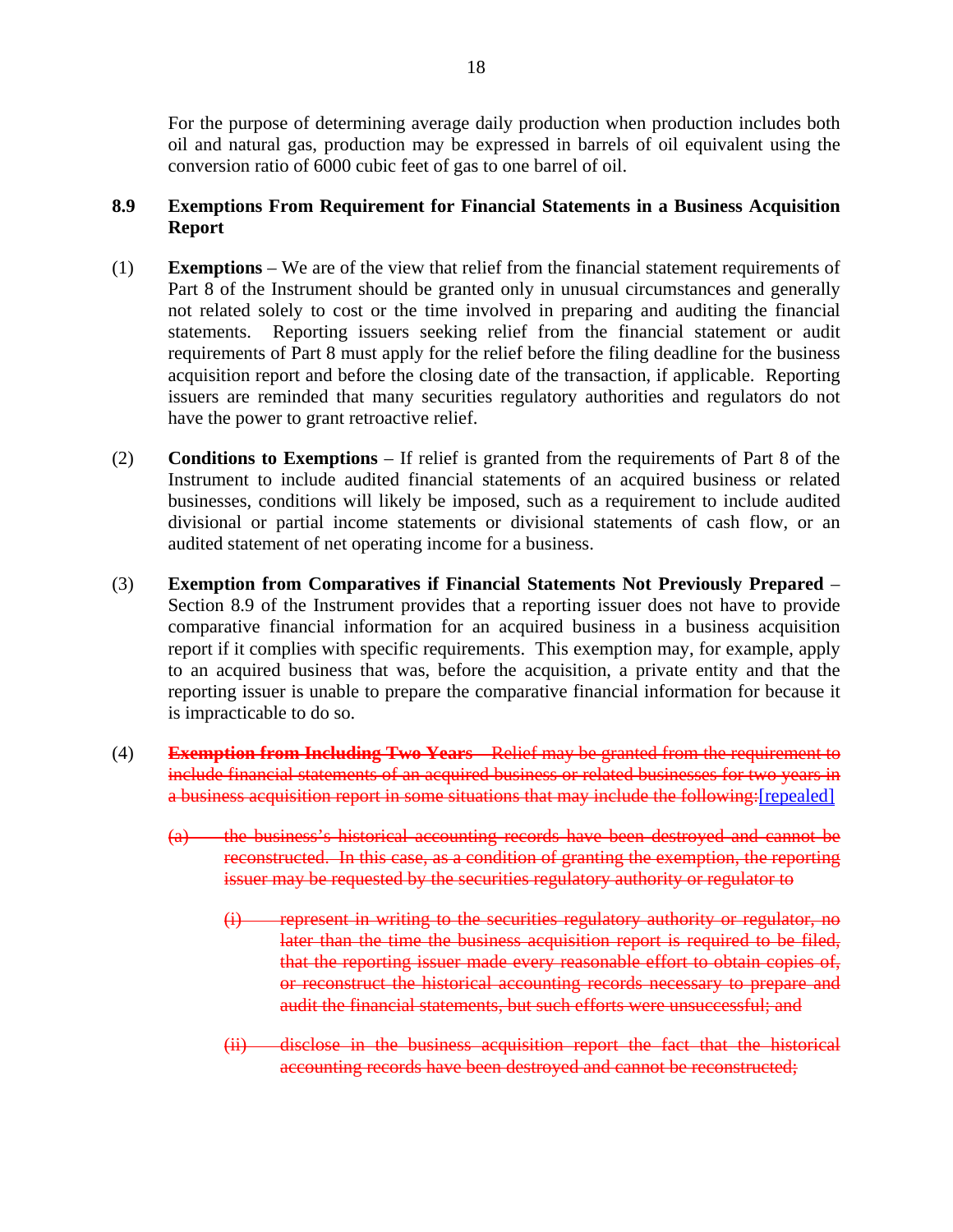- (b) the business has recently emerged from bankruptcy and current management of the business and the reporting issuer is denied access to the historical accounting records necessary to audit the financial statements. In this case, as a condition of granting the exemption, the reporting issuer may be requested by the securities regulatory authority or regulator to
	- (i) represent in writing to the securities regulatory authority or regulator, no later than the time the business acquisition report is filed that the reporting issuer has made every reasonable effort to obtain access to, or copies of, the historical accounting records necessary to audit the financial statements but that such efforts were unsuccessful;
	- (ii) disclose in the business acquisition report the fact that the business has recently emerged from bankruptcy and current management of the business and the reporting issuer are denied access to the historical accounting records;
	- (iii) the business has undergone a fundamental change in the nature of its business or operations affecting the majority of its operations and all, or substantially all, of the executive officers and directors of the company have changed. The evolution of a business or progression of a development cycle will not be considered to be a fundamental change in a reporting issuer's business or operations. Relief from the requirement to include audited financial statements of the business for the year in which the change in operations occurred, or for the most recently completed financial year if the change in operations occurred during the business's current financial year, generally will not be granted.
- **8.10 Unaudited Comparatives in Annual Financial Statements of an Acquired BusinessAudits and Auditor Review of Financial Statements of an Acquired Business**
- (1) Where item 8.5(1)1. and subsection 8.5(2) of the Instrument require audited financial statements for the most recently completed financial year of the business, accounting principles, as defined in NI 52-107, generally require the financial statements**Unaudited Comparatives in Annual Financial Statements of an Acquired Business** –Subsection 8.4(1) requires a reporting issuer to include comparative financial information of the business in the business acquisition report. This comparative financial information may be unaudited.
- (2) **Auditor Review of Interim Financial Statements of an Acquired Business**  An issuer does not have to engage an auditor to review the interim financial statements of an acquired business included in a business acquisition report. However, if the issuer later incorporates the business acquisition report into a prospectus, the interim financial statements will have to be reviewed in accordance with the requirements relating to financial statements included in a prospectus.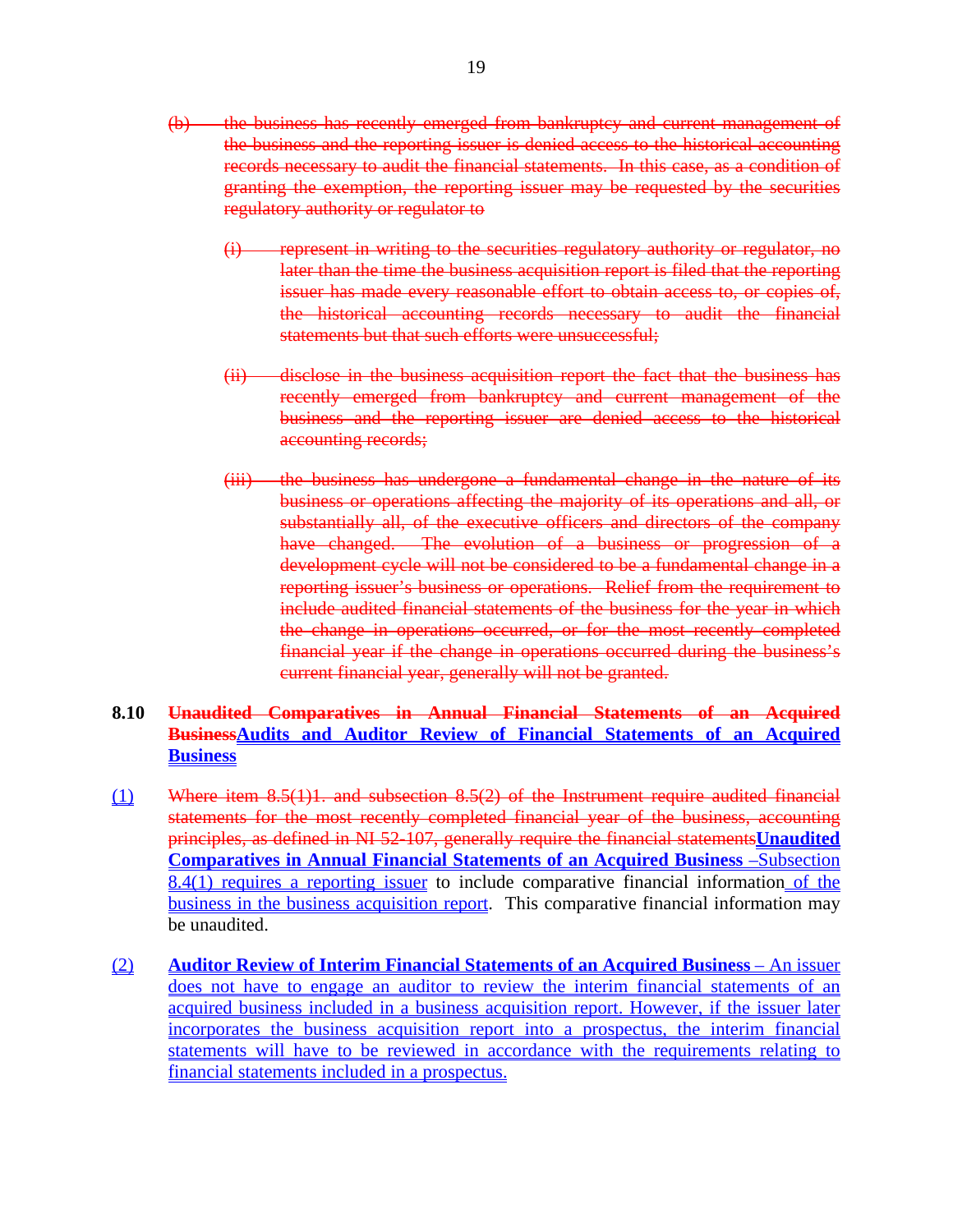#### **PART 9 PROXY SOLICITATION AND INFORMATION CIRCULARS**

#### **9.1 Beneficial Owners of Securities**

Reporting issuers are reminded that NI 54-101National Instrument 54-101 *Communication with Beneficial Owners of Securities of a Reporting Issuer* prescribes certain procedures relating to the delivery of materials, including forms of proxy, to beneficial owners of securities and related matters. It also prescribes certain disclosure that must be included in the proxy-related materials sent to beneficial owners.

#### **PART 10 ELECTRONIC DELIVERY OF DOCUMENTS**

#### **10.1 Electronic Delivery of Documents**

Any documents required to be sent under the Instrument may be sent by electronic delivery, as long as such delivery is made in compliance with Québec Staff Notice, *The Delivery of Documents by Electronic Means*, in Québec, and National Policy 11-201 *Delivery of Documents by Electronic Means*, in the rest of Canada.

#### **PART 11 ADDITIONAL FILINGDISCLOSURE REQUIREMENTS**

#### **11.1 Additional Filing Requirements**

Paragraph  $11.1(1)(b)$  of the Instrument requires a document to be filed only if it contains information that has not been included in disclosure already filed by the reporting issuer. For example, if a reporting issuer has filed a material change report under the Instrument and the Form 8-K filed by the reporting issuer with the SEC discloses the same information, whether in the same or a different format, there is no requirement to file the Form 8-K under the Instrument.

#### **11.2 Re-filing Documents**

If a reporting issuer decides to re-file a document, or re-state information in a document, with information that differs materially from the information in the original document, the issuer should disclose in the news release required by section 11.5 of the Instrument

- (a) the facts underlying the changes,
- (b) the general impact of the changes on previously filed documents, and
- (c) the steps the issuer would take before filing an amended version, or re-stating the information, if the issuer is not re-filing an amended version or re-stating the information immediately.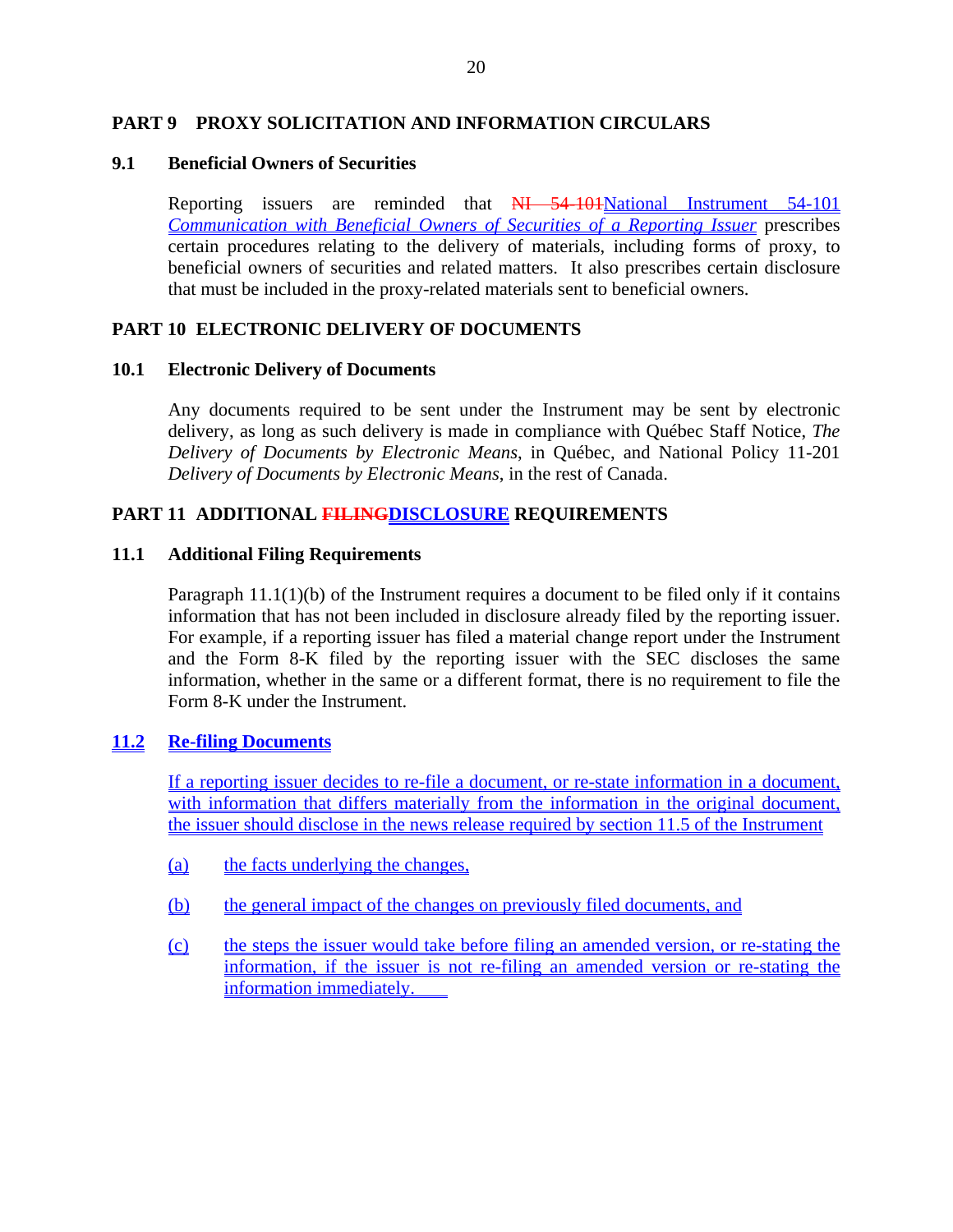#### **PART 12 FILING OF CERTAIN DOCUMENTS**

#### **12.1 Statutory or Regulatory Instruments**

Paragraph  $12.1(1)(a)$  of the Instrument requires reporting issuers to file copies of their articles of incorporation, amalgamation, continuation or any other constating or establishing documents, unless the document is a statutory or regulatory instrument. This is a very narrow exception. For example, it would apply to Schedule I or Schedule II banks under the *Bank Act*, whose charter is the *Bank Act*. It would not apply when only the form of the constating document is prescribed under statute or regulation, such as articles under the *Canada Business Corporations Act*.

#### **12.2 Contracts that Affect the Rights or Obligations of Securityholders**

Paragraph 12.1(1)(e) of the Instrument requires reporting issuers to file contracts that can reasonably be regarded as materially affecting the rights of its securityholders generally. A warrant indenture is one example of this type of contract. We would expect that contracts entered into in the ordinary course of business would not usually affect the rights of securityholders generally, and so would not have to be filed.

#### **12.3 Filing of Other Material Contracts**

We expect that the contracts required under section 12.2 of the Instrument to be filed by a reporting issuer will generally be the same contracts the reporting issuer is required to provide disclosure of under section 15.1 of Form 51-102F2. The exemption in subsection 12.2(2) of the Instrument does not affect the issuer's obligation in section 15.1 of Form 51-102F2 to disclose the particulars of the material contracts.

#### **PART 13 EXEMPTIONS**

#### **13.1 Prior Exemptions and Waivers**

Section 13.2 of the Instrument essentially allows a reporting issuer, in certain circumstances, to continue to rely upon an exemption or waiver from continuous disclosure obligations obtained prior to the Instrument coming into force if the exemption or waiver relates to a substantially similar provision in the Instrument and the reporting issuer provides written notice to the securities regulatory authority or regulator of its reliance on such exemption or waiver. Upon receipt of such notice, the securities regulatory authority or regulator, as the case may be, will review it to determine if the provision of the Instrument referred to in the notice is substantially similar to the provision from which the prior exemption or waiver was granted. The written notice should be sent to each jurisdiction where the prior exemption or waiver is relied upon. Contact addresses for these notices are: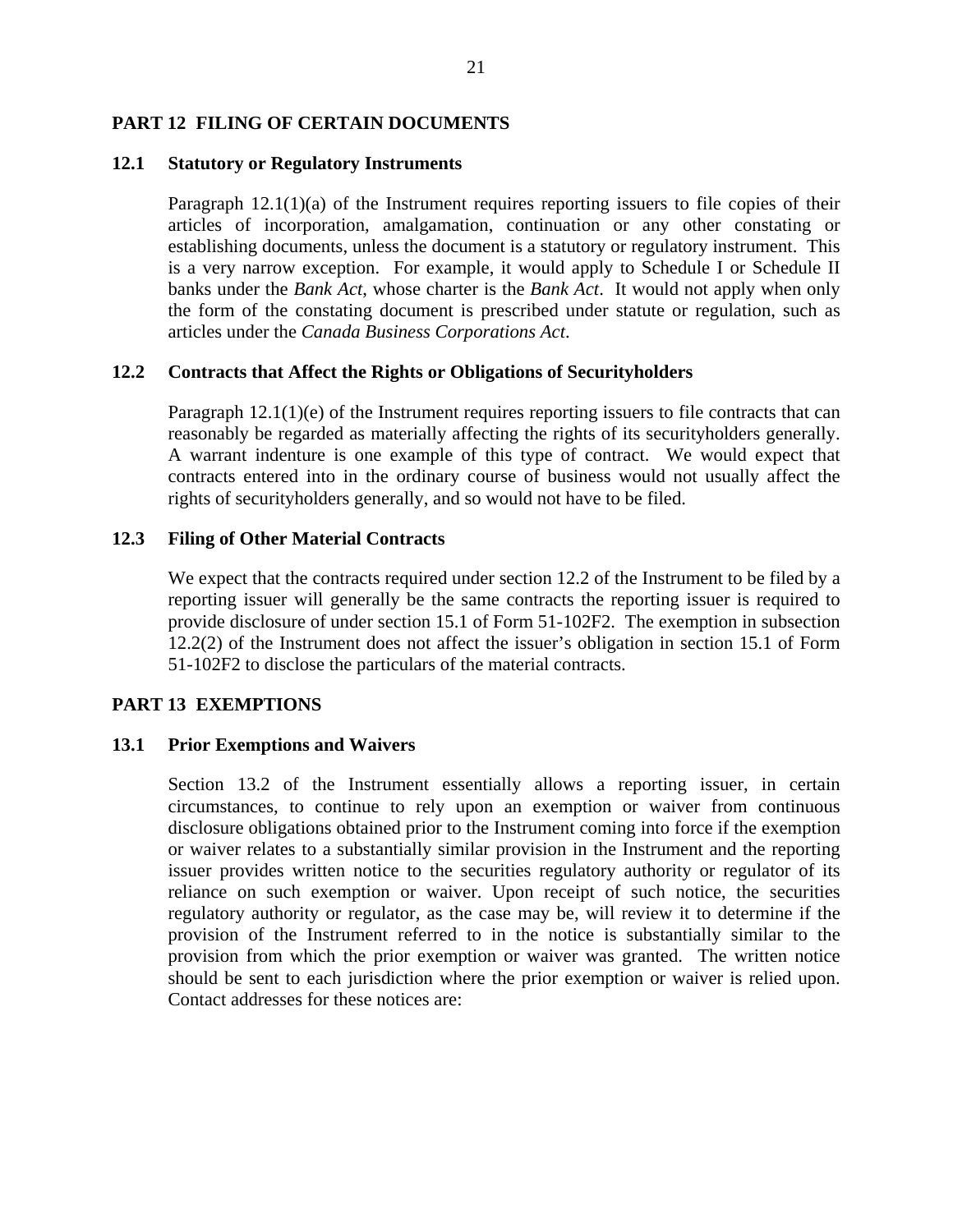#### **Alberta Securities Commission**

4th Floor 300 – 5th Avenue S.W. Calgary, Alberta T2P 3C4 Attention: Director, Capital Markets

#### **British Columbia Securities Commission**

P.O. Box 10142, Pacific Centre 701 West Georgia Street Vancouver, British Columbia V7Y 1L2 Attention: Financial Reporting

#### **Manitoba Securities Commission**

1130 – 405 Broadway Winnipeg, Manitoba R3C 3L6 Attention: Filings Department

#### **Office of the Administrator, New Brunswick Securities Commission**

P.O. Box 5001 133 Prince William Street, Suite 606 Saint John, NB E2L 4Y9 Attention: Minister of Finance

**Securities Commission of Newfoundland and Labrador** P.O. Box 8700

2nd Floor, West Block Confederation Building 75 O'Leary Avenue St. John's, NFLD A1B 4J6 Attention: Director of Securities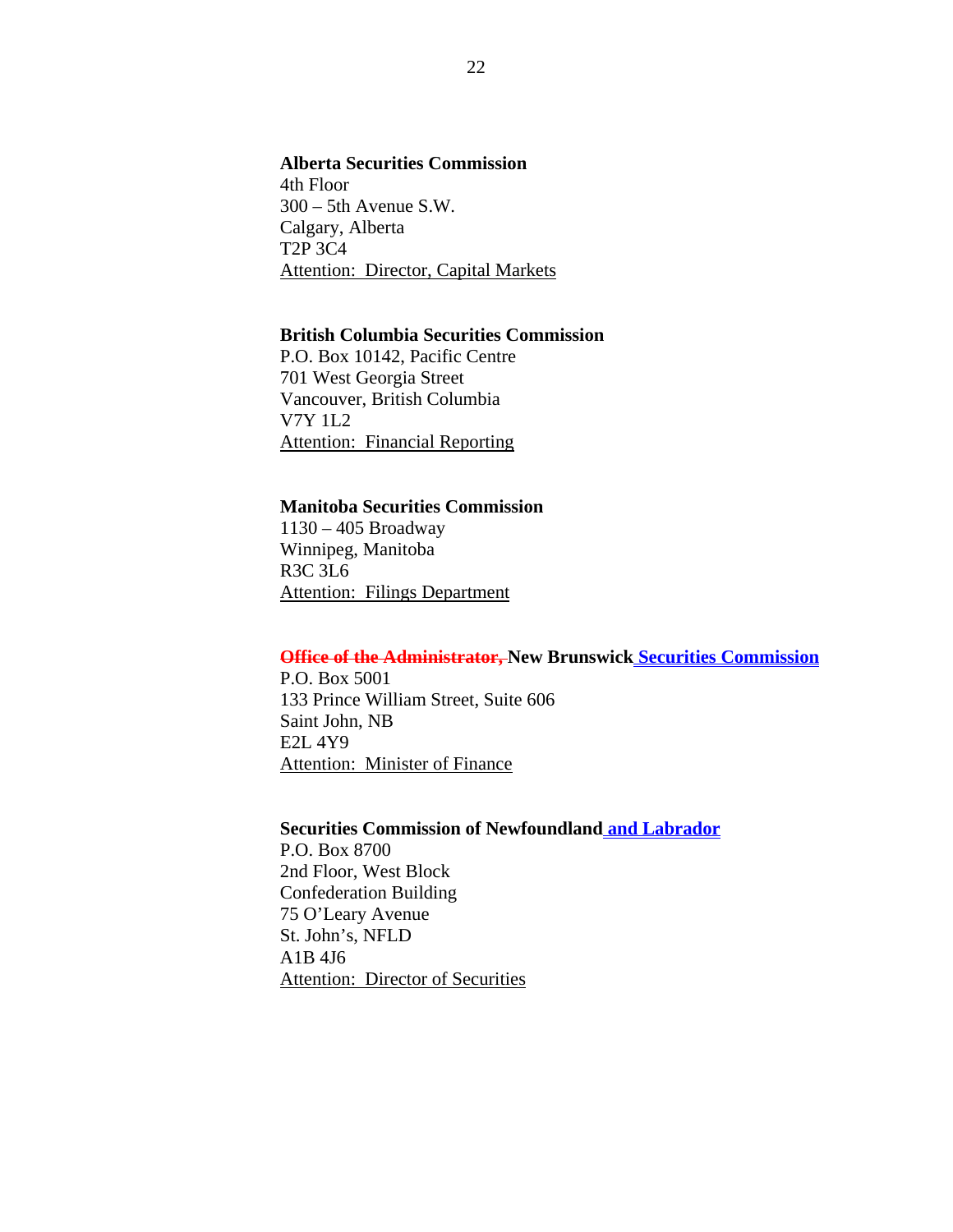#### **Department of Justice, Northwest Territories**

Legal Registries P.O. Box 1320 1st Floor, 5009-49th Street Yellowknife, NWT X1A 2L9 Attention: Director, Legal Registries

#### **Nova Scotia Securities Commission**

2nd Floor, Joseph Howe Building 1690 Hollis Street Halifax, Nova Scotia B3J 3J9 Attention: Corporate Finance

#### **Department of Justice, Nunavut**

Legal Registries Division P.O. Box 1000 – Station 570 1st Floor, Brown Building Iqaluit, NT X0A 0H0 Attention: Director, Legal Registries Division

#### **Ontario Securities Commission**

Suite 1903, Box 55 20 Queen Street West Toronto, ON M5H 3S8 Attention: Manager, Team 3, Corporate Finance

#### **Registrar of Securities, Prince Edward Island**

P.O. Box 2000 95 Rochford Street, 5th Floor, Charlottetown, PEI C1A 7N8 Attention: Registrar of Securities

# **Agence nationale d'encadrement du secteur financier Autorité des marchés financiers**

800 Square Victoria, 22nd Floor P.O. Box 246, Tour de la Bourse Montréal, Québec H4Z 1G3 Attention: Direction du marchédes marchés des capitaux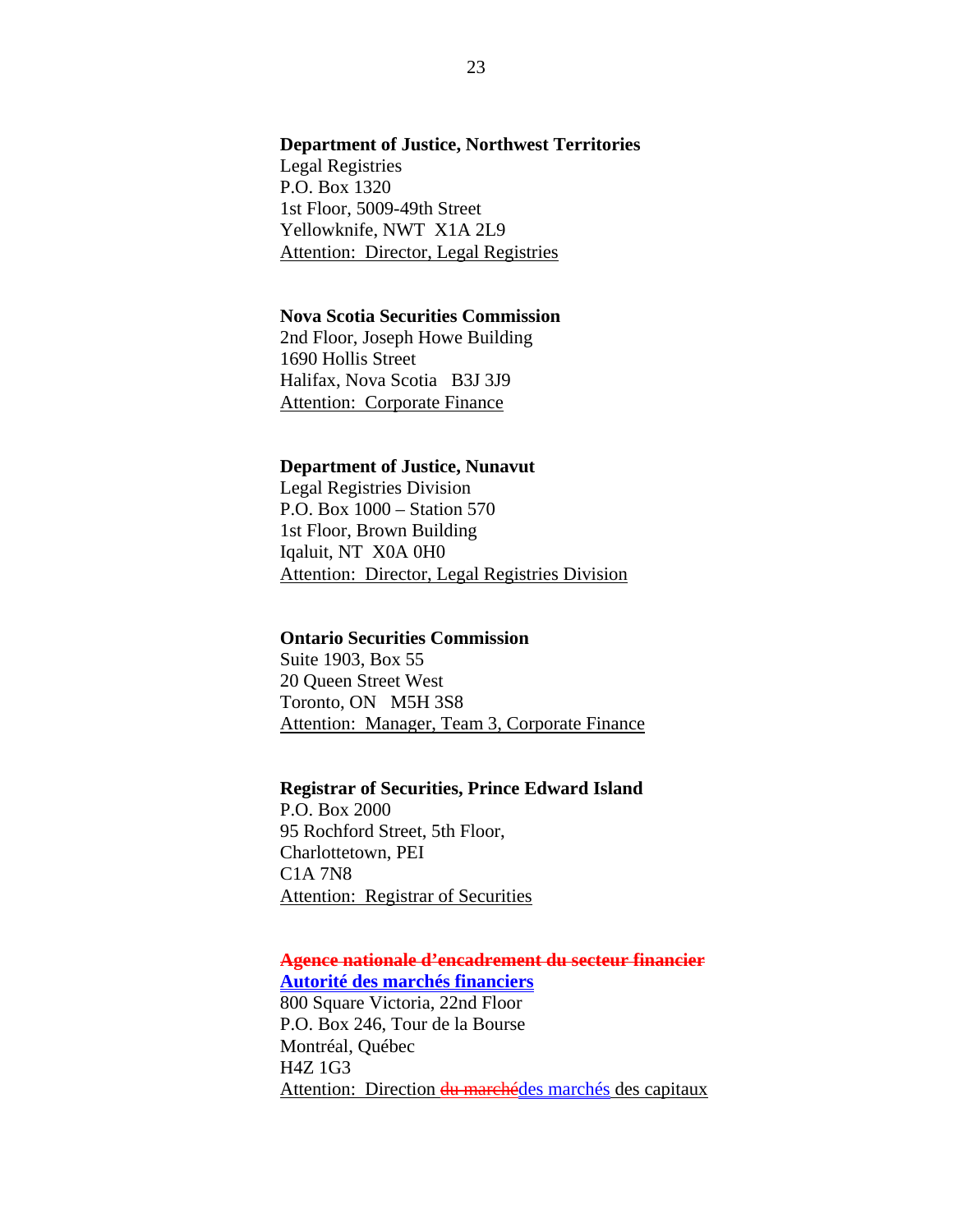**Saskatchewan Financial Services Commission – Securities Division** 6th Floor, 1919 Saskatchewan Drive Regina, SK S4P 3V7 Attention: Deputy Director, Corporate Finance

**Registrar of Securities, Government of Yukon** 

Corporate Affairs J-9 P.O. Box 2703 Whitehorse, Yukon Y1A 5H3 Attention: Registrar of Securities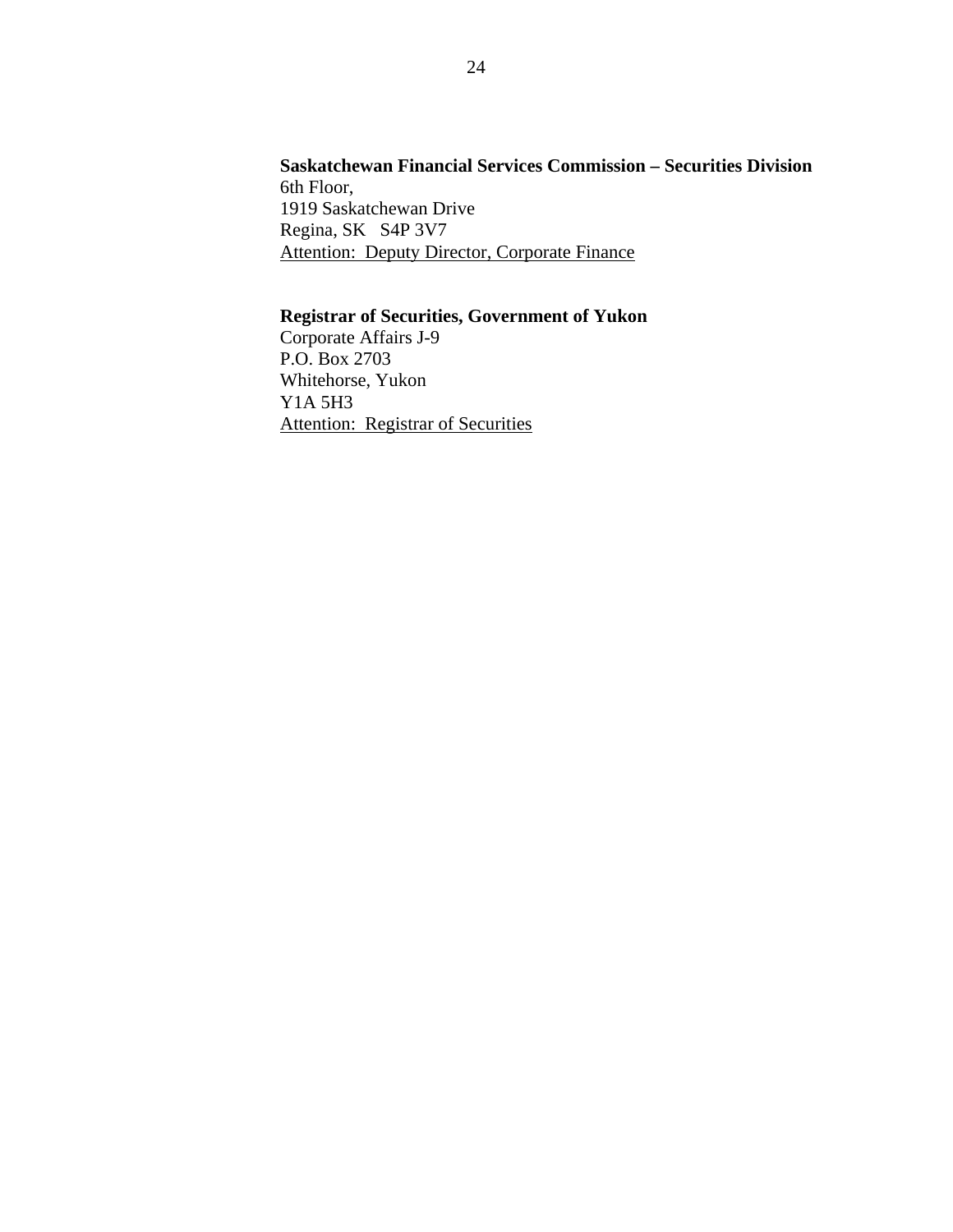# **APPENDIX A EXAMPLES OF FILING REQUIREMENTS FOR CHANGES IN THE YEAR END**

The following examples assume the old financial year ended on December 31, 20X0

| <b>Transition</b><br>Year     | Comparative<br><b>Annual Financial</b><br><b>Statements to</b><br><b>Transition Year</b> | <b>New</b><br><b>Financial</b><br>Year | Comparative<br><b>Annual Financial</b><br><b>Statements to New</b><br><b>Financial Year</b> | <b>Interim Periods for</b><br><b>Transition Year</b>                                                       | <b>Comparative Interim</b><br><b>Periods to Interim</b><br><b>Periods in Transition</b><br>Year            | <b>Interim Periods for New</b><br><b>Financial Year</b>                                      | <b>Comparative Interim</b><br><b>Periods to Interim</b><br><b>Periods in New Financial</b><br>Year |
|-------------------------------|------------------------------------------------------------------------------------------|----------------------------------------|---------------------------------------------------------------------------------------------|------------------------------------------------------------------------------------------------------------|------------------------------------------------------------------------------------------------------------|----------------------------------------------------------------------------------------------|----------------------------------------------------------------------------------------------------|
|                               | Financial year end changed by up to 3 months                                             |                                        |                                                                                             |                                                                                                            |                                                                                                            |                                                                                              |                                                                                                    |
| 2 months<br>ended $2/28/X1$   | 12 months ended<br>12/31/X0                                                              | 2/28/X2                                | 2 months ended<br>$2/28/X1$ and 12<br>months ended<br>$12/31/X0*$                           | Not applicable                                                                                             | Not applicable                                                                                             | 3 months ended $5/31/X1$<br>6 months ended 8/31/X1<br>9 months ended 11/30/X1                | 3 months ended 6/30/X0<br>6 months ended 9/30/X0<br>9 months ended 12/31/X0                        |
| <b>Or</b>                     |                                                                                          |                                        |                                                                                             |                                                                                                            |                                                                                                            |                                                                                              |                                                                                                    |
| 14 months<br>ended 2/28/X2    | 12 months ended<br>12/31/X0                                                              | 2/28/X3                                | 14 months ended<br>2/28/X2                                                                  | 3 months ended $3/31/X1$<br>6 months ended 6/30/X1<br>9 months ended 9/30/X1<br>12 months ended $12/31/X1$ | 3 months ended 3/31/X0<br>6 months ended 6/30/X0<br>9 months ended 9/30/X0<br>12 months ended $12/31/X0$   | 3 months ended 5/31/X2<br>6 months ended 8/31/X2<br>9 months ended 11/30/X2                  | 3 months ended 6/30/X1<br>6 months ended 9/30/X1<br>9 months ended 12/31/X1                        |
|                               |                                                                                          |                                        |                                                                                             | <b>or</b>                                                                                                  |                                                                                                            |                                                                                              |                                                                                                    |
|                               |                                                                                          |                                        |                                                                                             | 2 months ended $2/28/X1$<br>5 months ended 5/31/X1<br>8 months ended 8/31/X1<br>11 months ended $11/30/X1$ | 3 months ended $3/31/X0$<br>6 months ended 6/30/X0<br>9 months ended 9/30/X0<br>12 months ended $12/31/X0$ | 3 months ended 5/31/X2<br>6 months ended 8/31/X2<br>9 months ended 11/30/X2                  | 3 months ended $6/30/X1$<br>6 months ended 9/30/X1<br>9 months ended 12/31/X1                      |
|                               | Financial year end changed by 4 to 6 months                                              |                                        |                                                                                             |                                                                                                            |                                                                                                            |                                                                                              |                                                                                                    |
| 6 months<br>ended 6/30/X1     | 12 months ended<br>12/31/X0                                                              | 6/30/X2                                | 6 months ended<br>$6/30/X1$ and 12<br>months ended<br>$12/31/X0*$                           | 3 months ended $3/31/X1$                                                                                   | 3 months ended $3/31/X0$                                                                                   | 3 months ended 9/30/X1<br>6 months ended 12/31/X1<br>9 months ended 3/31/X2                  | 3 months ended 9/30/X0<br>6 months ended 12/31/X0<br>9 months ended 3/31/X1                        |
|                               | Financial year end changed by 7 or 8 months                                              |                                        |                                                                                             |                                                                                                            |                                                                                                            |                                                                                              |                                                                                                    |
| 7 months ended<br>7/31/X1     | 12 months ended<br>12/31/X0                                                              | 7/31/X2                                | 7 months ended<br>$7/31/X1$ and 12<br>months ended<br>$12/31/X0*$                           | 3 months<br>ended $3/31/X1$                                                                                | 3 months ended $3/31/X0$                                                                                   | 3 months ended $10/31/X1$<br>6 months ended 1/31/X2<br>9 months ended $4/30/X$ <sup>12</sup> | 3 months ended 9/30/X0<br>6 months ended 12/31/X0<br>9 months ended $3/31/X1$                      |
|                               |                                                                                          |                                        |                                                                                             | <b>or</b>                                                                                                  |                                                                                                            |                                                                                              |                                                                                                    |
|                               |                                                                                          |                                        |                                                                                             | 4 months<br>ended $4/30/X1$                                                                                | 3 months ended 3/31/X0                                                                                     | 3 months ended $10/31/X1$<br>6 months ended 1/31/X2<br>9 months ended $4/30/X$ <sup>12</sup> | 3 months ended 9/30/X0<br>6 months ended 12/31/X0<br>10 months ended 4/30/X1                       |
|                               | Financial year end changed by 9 to 11 months                                             |                                        |                                                                                             |                                                                                                            |                                                                                                            |                                                                                              |                                                                                                    |
| 10 months<br>ended $10/31/X1$ | 12 months ended<br>12/31/X0                                                              | 10/31/X2                               | 10 months ended<br>10/31/X1                                                                 | 3 months<br>ended $3/31/X1$<br>6 months ended 6/30/X1                                                      | 3 months ended 3/31/X0<br>6 months ended 6/30/X0                                                           | 3 months ended 1/31/X2<br>6 months ended $4/30/X2$<br>9 months ended 7/31/X2                 | 3 months ended 12/31/X0<br>6 months ended $3/31/X1$<br>9 months ended 6/30/X1                      |
|                               |                                                                                          |                                        |                                                                                             | <b>or</b>                                                                                                  |                                                                                                            |                                                                                              |                                                                                                    |
|                               |                                                                                          |                                        |                                                                                             | 4 months<br>ended $4/30/X1$<br>7 months ended $7/31/X1$                                                    | 3 months ended $3/31/X0$<br>6 months ended 6/30/X0                                                         | 3 months ended 1/31/X2<br>6 months ended 4/30/X2<br>9 months ended 7/31/X2                   | 3 months ended 12/31/X0<br>6 months ended $3/31/X1$<br>9 months ended 6/30/X1                      |

\* Balance sheet required only at the transition year end date